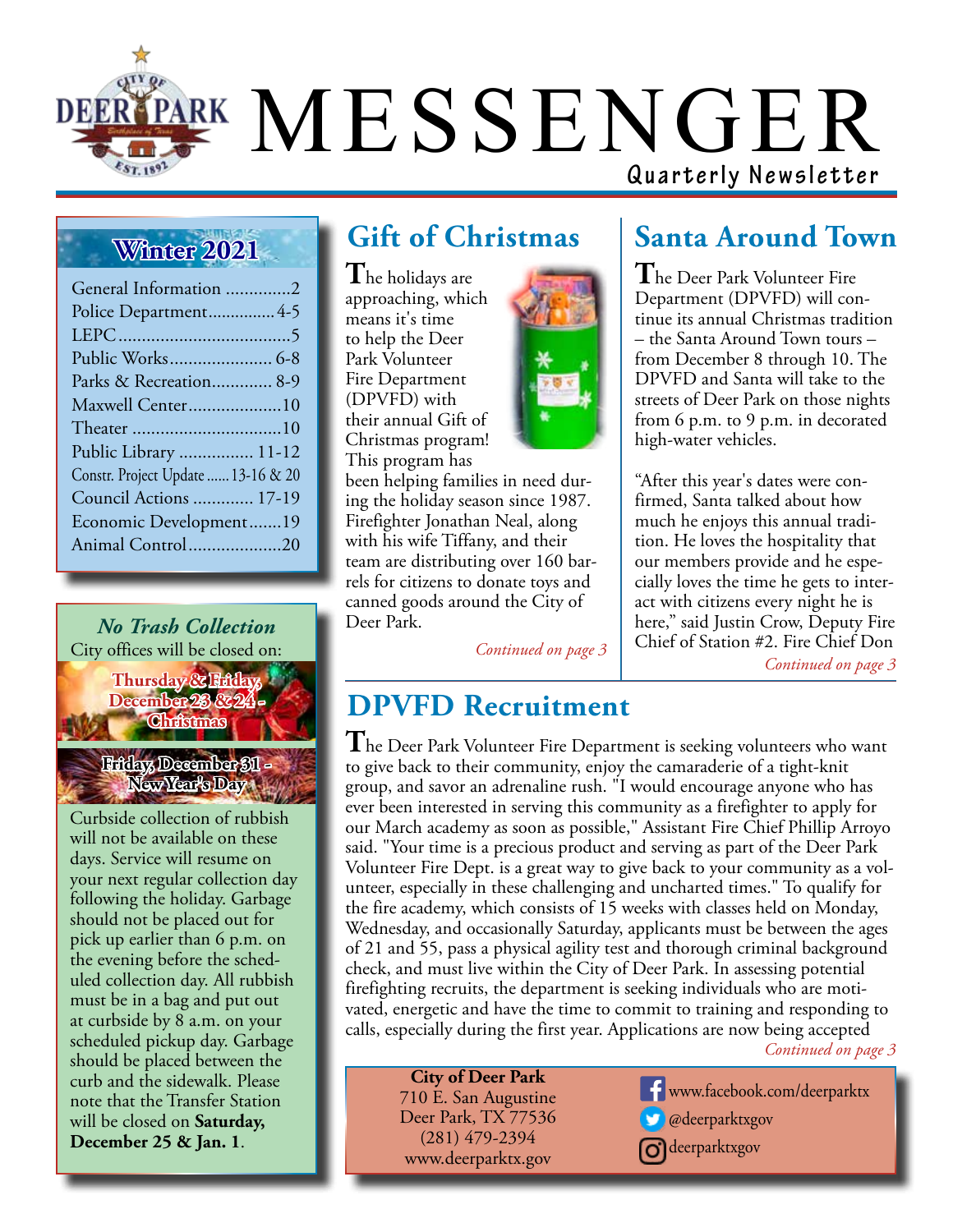# **General Information**

**The Mission of the City of Deer Park is to deliver exemplary municipal services that provide the community a high quality of life consistent with our history, culture, and unique character.**

#### *Elected Officials*

Contact Mayor and City Council Members by e-mail at cityhall@deerparktx.org.

#### *Department Directors*

### *Other Appointed Officials*

Jim Fox ...................................................................................City Attorney

#### *City Facilities*

| Animal Shelter                                              |                                   |
|-------------------------------------------------------------|-----------------------------------|
| Art Park Players/Theater 281-478-7288 1302 Center           |                                   |
| Avon Recreation Center 281-478-7216 601 W. 8th Street       |                                   |
| Battleground Golf Course 281-478-2080 1600 Georgia          |                                   |
|                                                             | .281-479-2394710 E. San Augustine |
| Claude Burgess Recreation Center  281-478-2060 4200 Kalwick |                                   |
| Community Center281-478-2050610 E. San Augustine            |                                   |
| Earl Dunn Gym 281-478-2056610 E. San Augustine              |                                   |
| Fire Station #1281-478-20431302 Center                      |                                   |
| Fire Station #2281-478-7269711 E. Pasadena Blvd.            |                                   |
|                                                             | .281-478-7281 2211 East X         |
| Jimmy Burke Activity Center 281-478-2049 500 W. 13th Street |                                   |
| Kingsdale Center281-478-7215 2218 Kingsdale                 |                                   |
| Maxwell Adult Center                                        | .281-478-72761201 Center          |
|                                                             | .281-478-72381302 Center          |
|                                                             | .281-479-15112911 Center          |
|                                                             | .281-478-72083009 Center          |
| Swimming Pool                                               | .281-478-2055610 E. San Augustine |
|                                                             | .281-478-7213610 Underwood        |
|                                                             |                                   |
|                                                             |                                   |



**City Hall** Open Monday through Friday 8 a.m. to 5 p.m.

### **Notify Me**

Subscribe to receive city news and the Messenger newsletter by e-mail at www.deerparktx.gov.

#### **December**

- 4 Siren Test Noon
- 6 Planning & Zoning Meeting
- 7 City Council Meeting
- 11 Siren Test Noon
- 18 Siren Test Noon
- 21 City Council Meeting
- 23 City Services Closed Holiday
- 24 City Services Closed Holiday
- 25 Siren Test Noon

#### **January**

- 1 Siren Test Noon
- 3 Planning & Zoning Meeting
- 4 City Council Meeting
- 8 Siren Test Noon
- 15 Siren Test Noon
- 18 City Council Meeting
- 22 Siren Test Noon
- 25 LEPC Meeting
- 29 Siren Test Noon

#### **February**

- 1 City Council Meeting
- 5 Siren Test Noon
- 7 Planning & Zoning Meeting
- 12 Siren Test Noon
- 15 City Council Meeting
- 19 Siren Test Noon
- 22 LEPC Meeting
- 26 Siren Test Noon

\*Meeting dates are subject to change.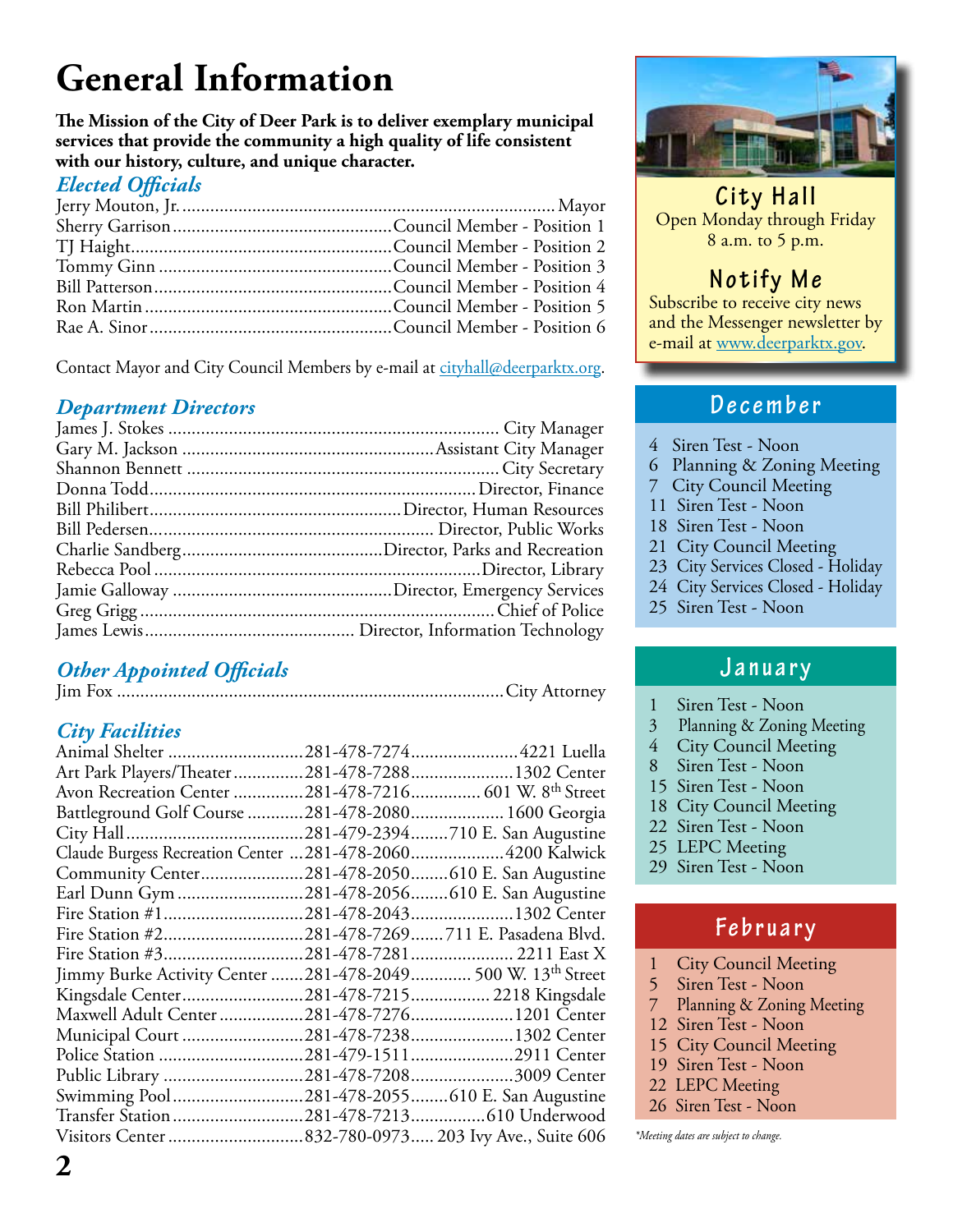# **Gift of Christmas** *Continued from page 1*

"This tradition has been nothing short of heartwarming to see the smiles and feel the gratitude of the families in our community when we pass along the donations that our community has provided," Firefighter Neal said. Barrels will be available at local businesses, schools, and city facilities. A barrel will be placed in each lobby area at City Hall as well. Make sure to donate toys and canned goods before December 13. The DPVFD plans to pick up the barrels starting December 13 through 17 so that they can sort and distribute the community's donations. According to Firefighter Neal, the Gift of Christmas program helped over 70 families have a happier holiday last year. "My wife and I, along with the entire Deer Park Volunteer Fire Department, are proud and honored to continue to make the holidays a special time for all," said Firefighter Neal. "Though many people and organizations make the Gift of Christmas program special in our community, I would like to extend a special thanks to our mentors John and Jeannie Green, the Deer Park ROTC students and leadership, Jennifer Griffin and Charlene Tighe with the City of Deer Park Office of Emergency Management, my brothers and sisters at the Deer Park Volunteer Fire Department, the City of Deer Park and its City Council members, Deer Park Independent School District Nurse Cheryl Westmoreland, as well as the countless number of people that volunteered in the donating, sorting

and delivering for these families."

The Gift of Christmas program started with late firefighter Al Workman and his wife Garlene. Workman had a vision to give out toys that had been dropped off at the fire station, specifically to families who were not able to provide their children with Christmas gifts. As the years passed, donations began to grow and the Gift of Christmas program has evolved to its current state! To learn more about the Gift of Christmas program, go to www.deerparktx.gov or contact the Deer Park Volunteer Fire Department at (281) 478-7283.

### **Santa Around Town** *Continued from page 1*



Davis says, "Santa around Town is a very special tradition for our department, and we always look forward to this event as a chance to share the holiday spirit with our residents." Santa Around Town routes will be made available on the city's website, www.deerparktx.gov. As usual, Santa's helpers will be distributing candy along the route. The department asks that parents assist Santa with keeping small children safe as Santa passes by.

In the event of a cancellation due to inclement weather or an emergency in the city, the reschedule date will be Saturday, Dec. 11 beginning at 6 p.m. For more information, check out the DPVFD Facebook page, "Deer Park Fire Department," as well as the City of Deer Park Facebook page and the city's web site, www.deerparktx.gov. All residents are encouraged to like the "Deer Park Fire Department" Facebook page for year-round updates, event information, and more.

### **DPVFD Recruitment** *Continued from page 1*

through our website at www.deerparktx.gov/1587/Join-Our-Team until December 21, 2021. An overview meeting will be held on March 10, 2022 and the official start date for the academy is March 21, 2022. For more information, call (281) 478-7281 or send an e-mail to  $401\omega$ dpvfd.org.

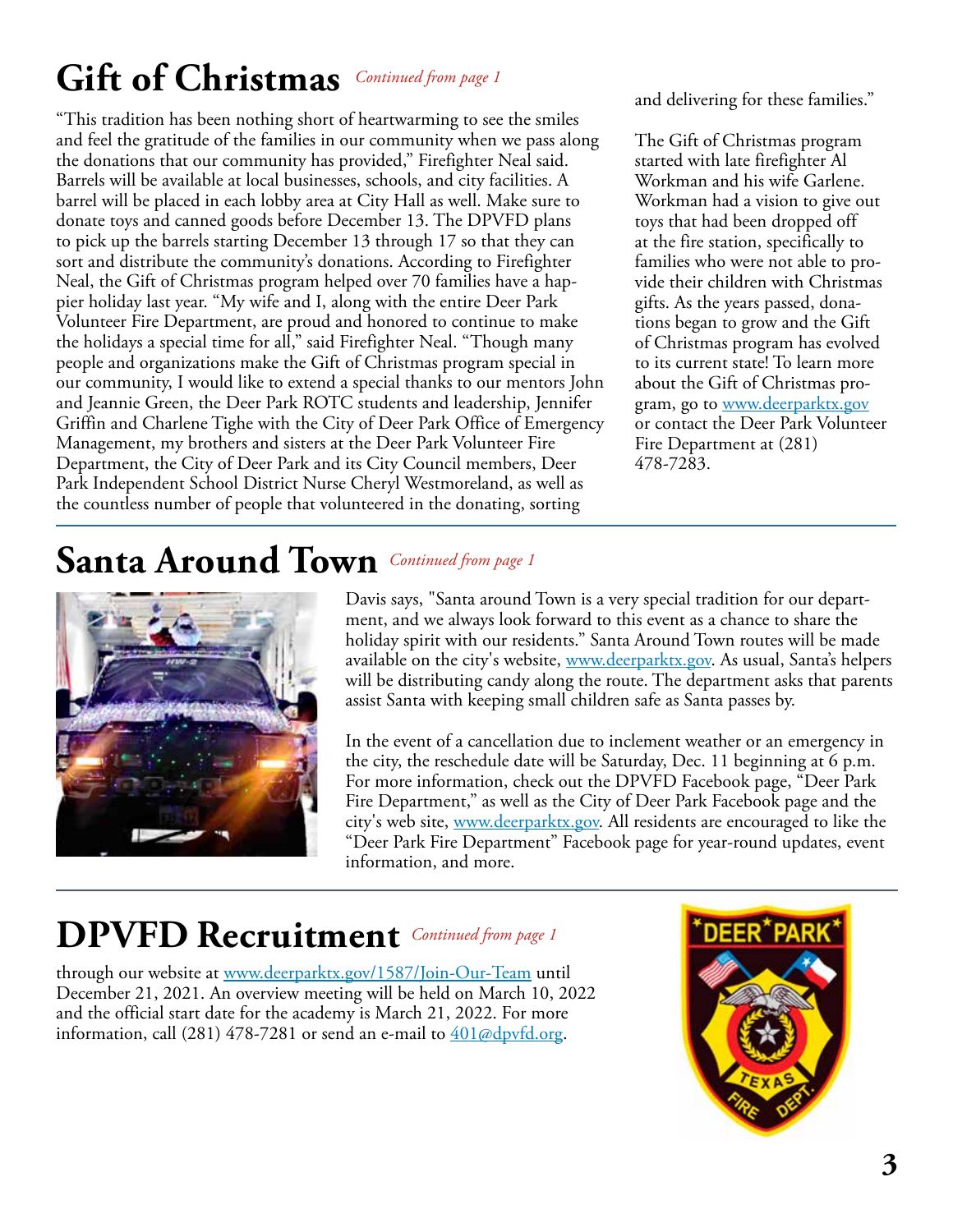# **Deer Park Police Department**

#### *Citizen's Police Academy*

The Deer Park Police Department (DPPD) is currently recruiting citizens for the 45<sup>th</sup> class of the Citizen's Police Academy. Classes begin on February 17, 2022 and meet every Thursday, 6:30-9:30 p.m., until graduation. Classes generally run for 14 weeks and cover several aspects of police-related work.

Previous classes include hands-on training in SWAT, DWI procedures, self defense, investigations, communications, and many other topics. Students have also had the opportunity to practice dispatch dexterity, conduct mock traffic stops, as well as learn about accident reconstruction and CPR.

Classes are evolving as more citizens take the initiative to interact with the police department by joining the Citizen's Police Academy. Prospective students must be at least 18 years old with a clear criminal history, willing to attend the entire academy, and live, work, or attend school in Deer Park.

Graduates are encouraged to join the Deer Park Citizen's Police Academy Alumni Association. Alumni members continue to interact with the police department in a number of capacities.

The academy is provided free of charge. For more information, contact Sheila Plovanich at (281) 930-2118 or splovanich@deerparktx.org.

#### *Police Dept. Employee Complaints and Commendations*

Bias based/racial profiling is defined as a law enforcement initiated act based solely upon an individual's race, ethnicity, national origin, or on the basis of other criteria rather than upon the individual's behavior, activity, or other lawful reason. Deer Park Police Officers are strictly prohibited from engaging in bias based/racial profiling. The Deer Park Police Dept. is committed to providing service and enforcing laws in a fair and equitable manner. Citizens who believe they have been the subject of bias based/racial profiling may file a complaint with any employee of the Deer Park Police Dept. or call the Internal Affairs contact, Captain Wade Conner, at (281) 930-2102.

We also encourage you to inform us when employees go beyond the call of duty. Like many in the workforce, our police department employees appreciate it when their good deeds are noticed. Too often, they are remembered for the traffic tickets they issue or the arrests they make, and not for the thousands of helping hands they extend. If an employee of the Deer Park Police Department provides service that you feel should be commended, please write the Chief of Police a letter or a note expressing your feelings on what the employee has done that deserves commendation. The Chief will see that it gets to the employee and that a copy is placed in the employee's personnel file. Your note will not only boost morale, but it will encourage the employee and others in the department to stay positive and to be proud of the service they provide for our community.

### *Identity Theft*

Identity theft occurs when a criminal steals your personal information to open and abuse new accounts under your name. Personal information to



assume your identity may include your name, address, Social Security number (SSN) or financial information. According to the Federal Trade Commission, the number of fraud and identity theft reports have steadily risen since 2001. In 2019, there were over 1 million reports of fraud and 650,000 reports of identity theft, excluding complaints for violations of the National Do Not Call Registry.

#### Signs you may be a victim of identity theft:

- You see suspicious withdrawals from your bank account.
- You aren't receiving your bills or other mail.
- Debt collectors call you about debt that is not yours.
- Medical providers bill you for services you didn't use.
- The IRS notifies you that more than one tax return was filed under your name.
- The IRS notifies you that you have reported income from an employer that you didn't work for.

#### If your wallet or purse is stolen:

- Report it to the police department as soon as possible.
- Notify all necessary government agencies, such as the Department of Public Safety, Social Security Administration, U.S. Passport Agency, etc., that your personal information was stolen.
- Notify your creditors and credit card merchants, as well as your bank, that your personal information and cards were stolen.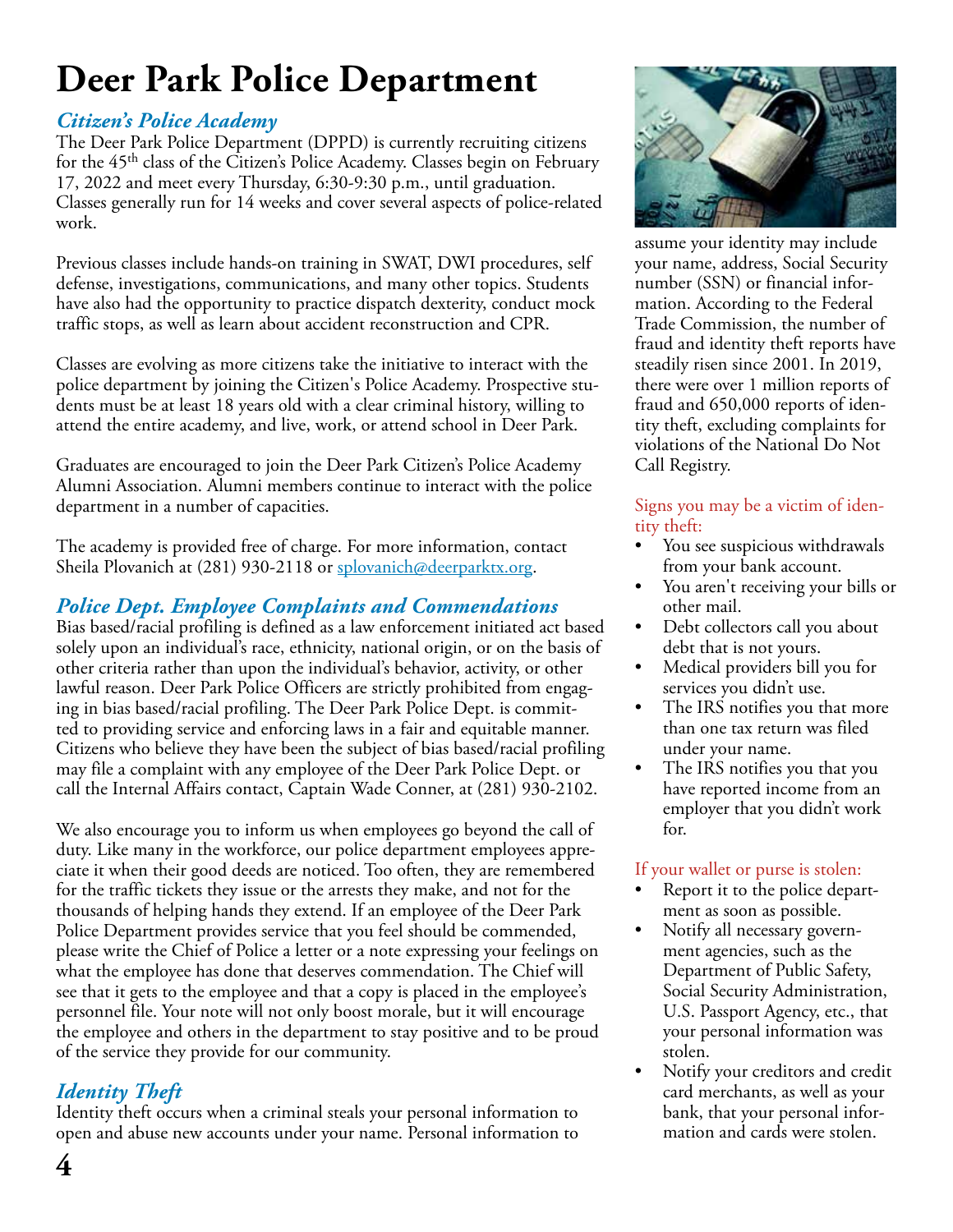### **Deer Park Police Department**

Make it a habit to check your credit report regularly. You can get a free copy of your credit report every 12 months at www.annualcreditreport.com. For more information, contact Officer K.L. Zheng at **kzheng@deerparktx.org**.

#### *Prevent Porch Package Thieves*

In an effort to curb holiday package theft, the Deer Park Police Dept. is offering residents the option of having their packages delivered to the Deer Park Police Station. This program is free to Deer Park residents. To be eli-



gible, the package must weigh less than 40 pounds. Furniture and oversized packages are not eligible for this program. We are not responsible for any damages.

The recipient must pick up the package within 3 days. Packages should be addressed to you using our address:

 <Your Name> Deer Park Police Department 2911 Center Street Deer Park, TX 77536

For package pick up, you must present your I.D. and the name must match the name on the package. Please note that we are unable to carry packages to your car so bring someone who can help carry it to your car if you are unable to do so.

Package pick up is available Monday through Friday, 2 p.m. to 7 p.m., and on Saturday, 10 a.m. to 2 p.m. This program ends on December 31, 2021. For questions, contact Sheila Plovanich at (281) 930-2118 or splovanich@deerparktx.org.

### **Is Luella Avenue a 2-lane or 4-lane street?**



Luella Avenue

**San Augustine St.** is an example of a **4-lane street.**





San Augustine Street



The Deer Park Local Emergency



Planning **Committee** (LEPC) is a nonprofit, cooperative partnership of community residents, emergency responders, and

chemical industry leaders. The committee works together to protect the health and safety of plant workers, community residents, and our environment. For more information, go to www.deerparklepc.org.

For the latest updates go to CAER Online (www.ehcma.org/caeronline), Facebook (deerparktx.oem), Twitter (@deerparkoem), Deer Park's Government Access Channel (DPTV) on Comcast Cable Channel 16 or AT&T U-Verse Channel 99, or local news stations.

To register for the city's emergency notification service, go to www.deerparktx.gov/oem, click on the *Emergency Notifications* icon, and then click on the *CodeRED* logo to sign up!

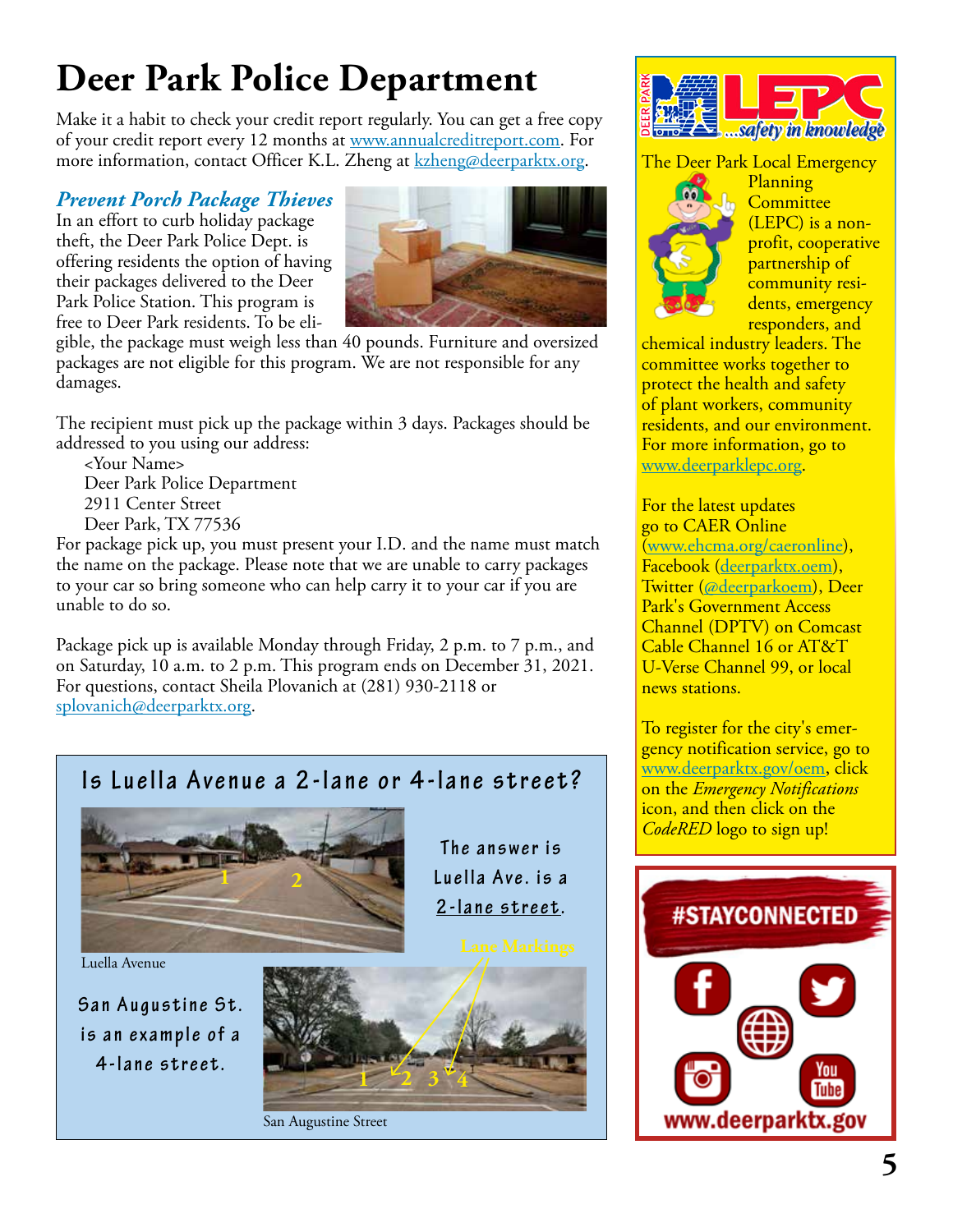# **Public Works**

#### *Prepare Your Pool For Freezing Temperatures*

Prepare your pool for freezing temperatures with a few simple steps. Always ensure that the water level in your pool is at the appropriate level, the middle of the skimmer. One of the most important things you can do is to keep the chemicals balanced in your pool. Automatic pool cleaners should be removed from the pool, drained of the water, and stored properly. Shut off each piece of equipment individually and turn off the breakers to your equipment. Remember to drain all of your equipment, including the pump, filter, heater, etc.

If you have power, you can opt to run your pool pump continuously. Start

running your pool before the water begins to freeze and continue running it throughout the entire freeze period. This option is not without risk. If a power outage occurs, your equipment may be in jeopardy. Even if power is lost for only a brief time, the water inside your equipment may freeze and cause damage. To run your pool pump continuously, you must:

- 1. Clean and backwash the filter to keep the water flowing properly.
- 2. Run your pool pump and filter continuously since moving water freezes more slowly.
- 3. Insulate plumbing lines with blankets or towels to prevent freezing.
- 4. Open all lines to ensure proper water flow.

Warning - Do not use an electric heater, electric blanket, portable gas heater, or heat lamp on or near your pool pump and filter because they can damage equipment or cause a fire.

If you are without power and unable to run your pool equipment,

- 1. Make sure all of the equipment has been shut off. The breakers to your equipment should also be turned off.
- 2. Open the air relief valve on your pool's filter.
- 3. Remove the drain plugs from the front and rear headers of your pool heater. If you have a heat pump, remove those drain plugs, too.
- 4. Remove the lid and drain plugs from your pump.
- 5. Remove the drain plugs from the filter and any other unit that holds water, such as a leaf trap and the in-floor system water valves.
- 6. Remove the top of the diverter pool valve and ensure all valves are open.
- 7. Place old plastic gallon jugs filled with some water (not full) in your pool to take up ice expansion and protect your pool tiles and finish from freezing weather. Each jug breaks the surface of the water but is not fully submerged. You can also use floats or anything that can absorb pressure. Place a weighted 5-gallon bucket on your steps or hanging over the edge in the pool, breaking the surface of the water.
- 8. Place an old plastic drinking bottle in the skimmer to protect it. The

bottle should have enough water to give it weight but not enough to be full. Do the same for in-deck chlorinators or deck debris traps for in-floor cleaners.

9. If there is an auto leveler, wrap a towel around the vac break (backflow preventer) to prevent damage.

Keep in mind that as long as freezing water has somewhere to go in the plumbing, damage can be avoided. The goal is to avoid a single complete sheet of ice in the pool's water surface or in the skimmers.

#### *Protect Your Pipes*

Last winter, southeast Texas experienced a historical winter storm resulting in frozen pipes and damage for numerous homeowners and business owners. According to the Farmer's Almanac, our area of the country is expected to experience a very cold winter, with possible freezing temperatures. Being prepared for these winter temperatures

may help you avoid the messy and expensive issue of frozen pipes.



Pipes can freeze at 32 degrees and below when exposed for an extended period of time, generally at least half a day before freezing occurs. The general rule of thumb is that temperatures outside must drop to at least 20 degrees or lower to cause pipes to freeze. However, going outside in freezing temperature to wrap pipes isn't something most people like to do. It is best to protect your pipes before a freeze occurs.



**6**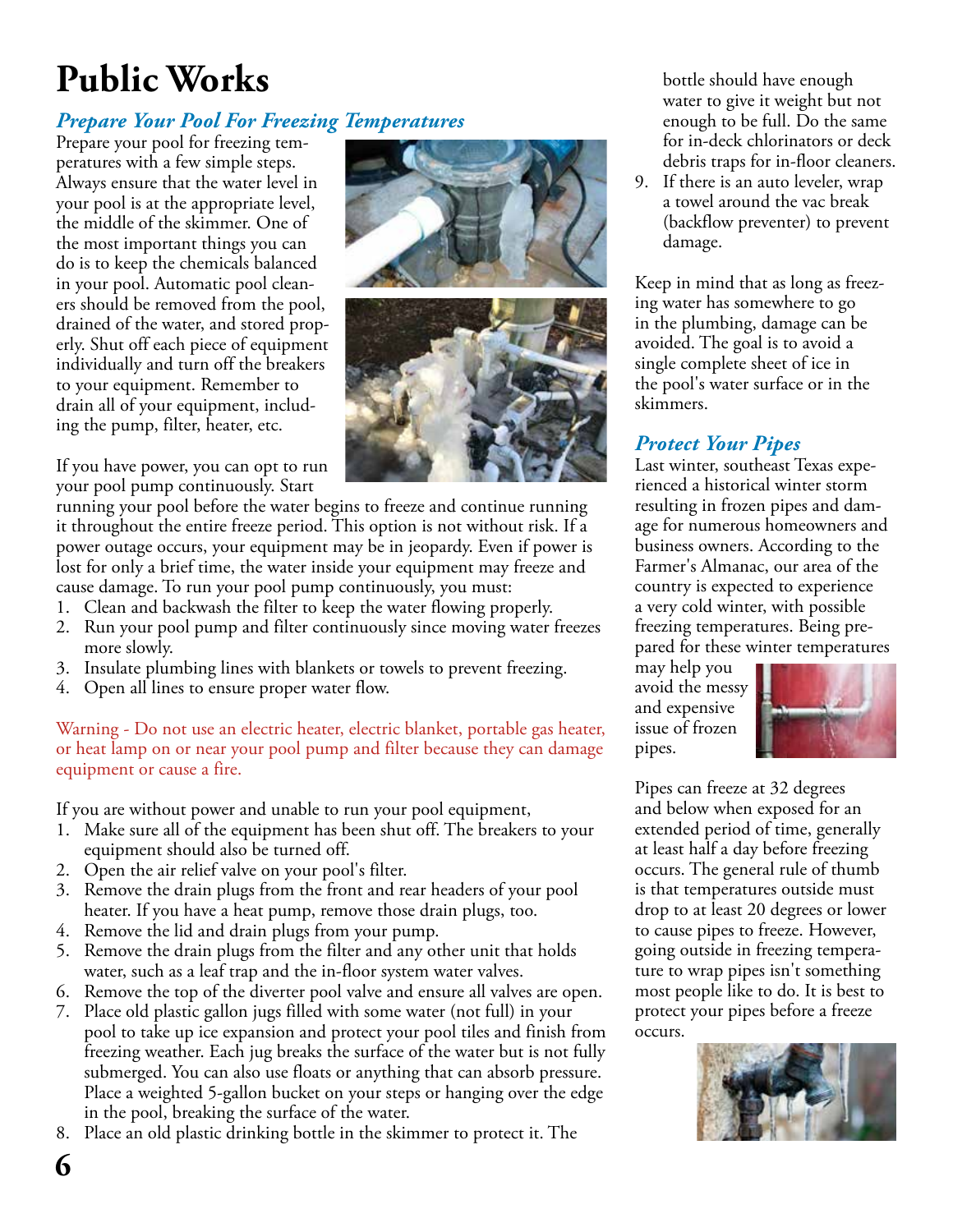# **Public Works**

#### Tips to Prevent Frozen Pipes

- Insulate pipes located in the attic and crawl space using pipe insulation.
- Seal or caulk any cracks that let in cold air, especially places where pipes run from inside to outside the home, such as dryer vents and water pipes.
- For areas with pipes within the walls, such as sinks, washing machines, etc., keep the cabinet doors open to allow the warm heated air in your home to circulate in those areas as well.
- If the pipes are inside the cabinets, you can apply a hot water bottle or heating pad around the pipe to keep it warm. Do not use an open flame to warm pipes.
- Using space heaters throughout the house or in the crawl spaces may also increase temperatures and prevent pipes from bursting. Remember that leaving space heaters or heating pads on all night is a fire hazard.
- Try to keep the temperature inside your home at least 55 degrees.
- To drip or not to drip your faucets is the big debate. In theory, dripping faucets encourages water and heat to move through the pipe, which reduces the risk for blockages and freezing. If you decide to drip faucets,

drip both hot and cold faucets on all sinks and tubs. Some homeowners may argue that this is a waste of water, which leads to a higher water bill. However, it is far less expensive than the damage caused by pipes bursting and flooding your home.



• Be sure your home and the areas around your pipes are properly insulated. Space heaters, dripping faucets, and other solutions are short term fixes. Proper insulation is the best way to be prepared.

#### Lost Power, Now What?

Last winter's hard freeze combined with mass power outages was a living nightmare. You may now be wondering . . . how do I protect the pipes if there is no power and the temperature inside my home drops to near or below freezing?

- First, turn off the valve that allows water to flow inside your home. Then open all the valves and faucets and keep them open until the pipes are empty. Next, flush the toilets and pour denatured alcohol into toilets and sinks to prevent water in the traps from freezing. Do not use automotive antifreeze.
- If you are unable to shut off the water valve, run all faucets at a fast drip to help prevent freezing.
- The tank to your electric water heater keeps water warm for the first few days after a power outage. However, it can freeze after prolonged cold temperatures and should be drained after 3 days of below freezing temperatures.
- If the water heater is located inside your garage, keep the garage door closed.
- Keep blinds and curtains open during the day and open cabinet doors to allow warmth from the sun to enter your home.

#### *Stormwater Pollution Prevention*

Stormwater runoff is the rain that falls on rooftops, streets, parking areas, sports fields, gravel lots, or other developed land and flows directly (untreated) into nearby lakes, rivers, bays and oceans .

The next time it rains, grab your umbrella and take a walk to find out where the rain goes. Does the rain soak into the ground or flow across the lawn? Does a downspout send it down a driveway or parking lot to the street and down a storm drain?

Rain flowing across the ground picks up everything, including oil, grease, metals, and coolants from vehicles; fertilizers, pesticides, and other chemicals from gardens; bacteria from pet waste and failing septic systems; soil from construction sites and other bare grounds; accidental spills, leaky storage containers, tobacco spit, and whatever else the water flows through.

There are a few things you can do to help reduce the runoff from your property.

- Downspouts that are directed toward paved surfaces should be redirected into the lawn or garden so the runoff can soak into the ground.
- Use a rain barrel to catch the runoff from your roof. Rain water is free and you can use it to water your lawn or garden.
- Trees are recognized for their importance in managing runoff so plant some trees. Their leaf canopies help reduce erosion caused by falling rain. They provide surface area where rain water lands and evaporates. The roots take up water and help create conditions in the soil that promote infiltration.
- Maintain your vehicles. Never dump anything, such as motor oil, antifreeze, etc., down a storm drain. Fix oil leaks on your vehicles.
- Wash your vehicle at a commercial car wash rather than in the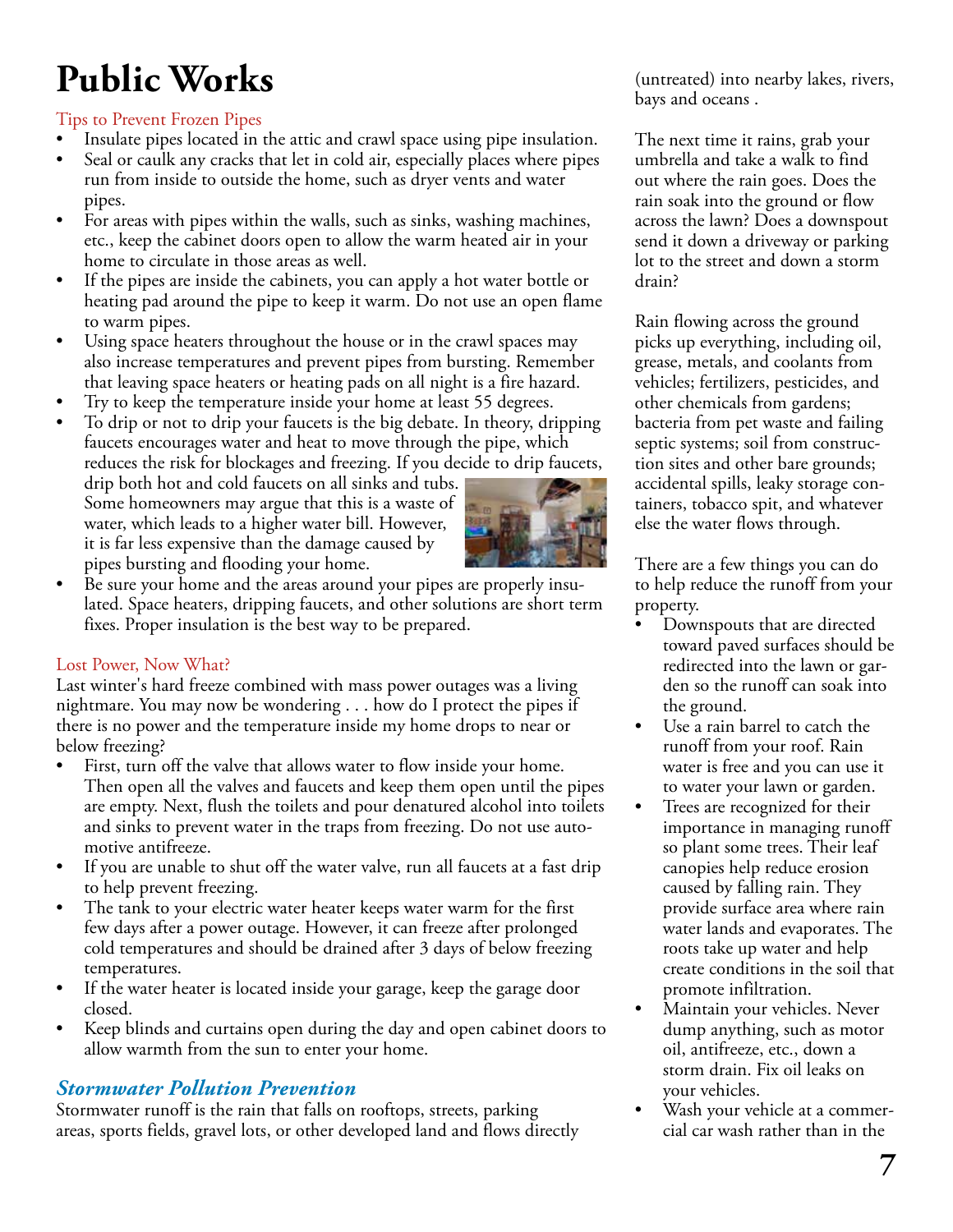### **Public Works**

street or driveway. If you wash your car at home, wash it on the lawn so the dirty, soapy water can soak into the ground rather than running into storm drains.

- Cut down on fertilizers, pesticides and herbicides. If you use these chemicals, follow the directions and use sparingly. Consider using organic fertilizers.
- Pick up after your pets and keep animals out of streams. Scoop your dog's poop and properly dispose of it.



### **P l a c e m e n t o f T r a s h for Curbside Pick Up**



Garbage should be placed between the curb and the sidewalk. **Please do not place trash bags or other garbage in the street in front of the curb for any reason.**



# **Parks and Recreation**

#### *Rental Facilities*

We have rental facilities for every event and budget! All rentals must be made in person at the Deer Park Community Center, located at 610 E. San Augustine, between 8 a.m. and 6 p.m., Monday through Friday. For more information, call (281) 478-2050.

#### *Tree Lighting Spectacular*



You're invited to the annual Tree Lighting Spectacular on December 3 at the Municipal Court and Theater Building. The celebration starts at 6 p.m. and features a beautiful light display, live performances from the Junior Art Park Players Reaction and Vocal Performance Groups, as well as many other entertainers. Spend time with your favorite Christmas Characters at the historical Patrick's Cabin where you'll be greeted with Christmas cookies and candy canes provided by the City of Deer Park Historical Committee. Don't forget to drop off

your Christmas wish letter in Santa's mailbox. Elves stop by to pick up the letters and deliver them to the North Pole by midnight every night.

#### *Reindeer Park*

Kick off this holiday season at Reindeer Park on December 4 from 4 to 8 p.m. Join us at the Jimmy Burke Activity Center to make s'mores, participate in winter-themed activities, enjoy the snow slides, listen to festive music, and so much more. You'll get a taste of Christmas cheer with popcorn, baked goods, hot chocolate, and other delicious treats. Live ice carving is on stage from 4 to 6 p.m. The artwork will be displayed from 6 to 8 p.m. Don't forget to bring your camera to take a picture with Santa! Cost is \$10 per



person. On-site ticket sales will not be offered at this event. All tickets must be prepurchased. Wristbands must be purchased by 3 p.m. on December 3! Wristband pick up is on December 2 & 3 from 9 a.m. to 8 p.m. at the Deer Park Community Center. Tickets that have not been picked up prior to the event will be available at the will call desk.

We're offering a Reindeer Park Christmas Character Experience this year for \$16 per person! This hour-long event includes exclusive time with the characters, refreshments, activities for the entire family, as well as a wristband that includes snow areas, s'mores, and carnival rides. The last day to reserve your spot is November 29 and it must be done by 5 p.m.

For more information, go to www.deerparktx.gov/1787/Reindeer-Park or call (281) 478-2050.

#### *Santa Calling*

Santa is going to call all of the good little boys and girls! To obtain a Santa Calling Form, go to www.deerparktx.gov/parksandrecreation starting on November 5. Completed forms are due December 2.

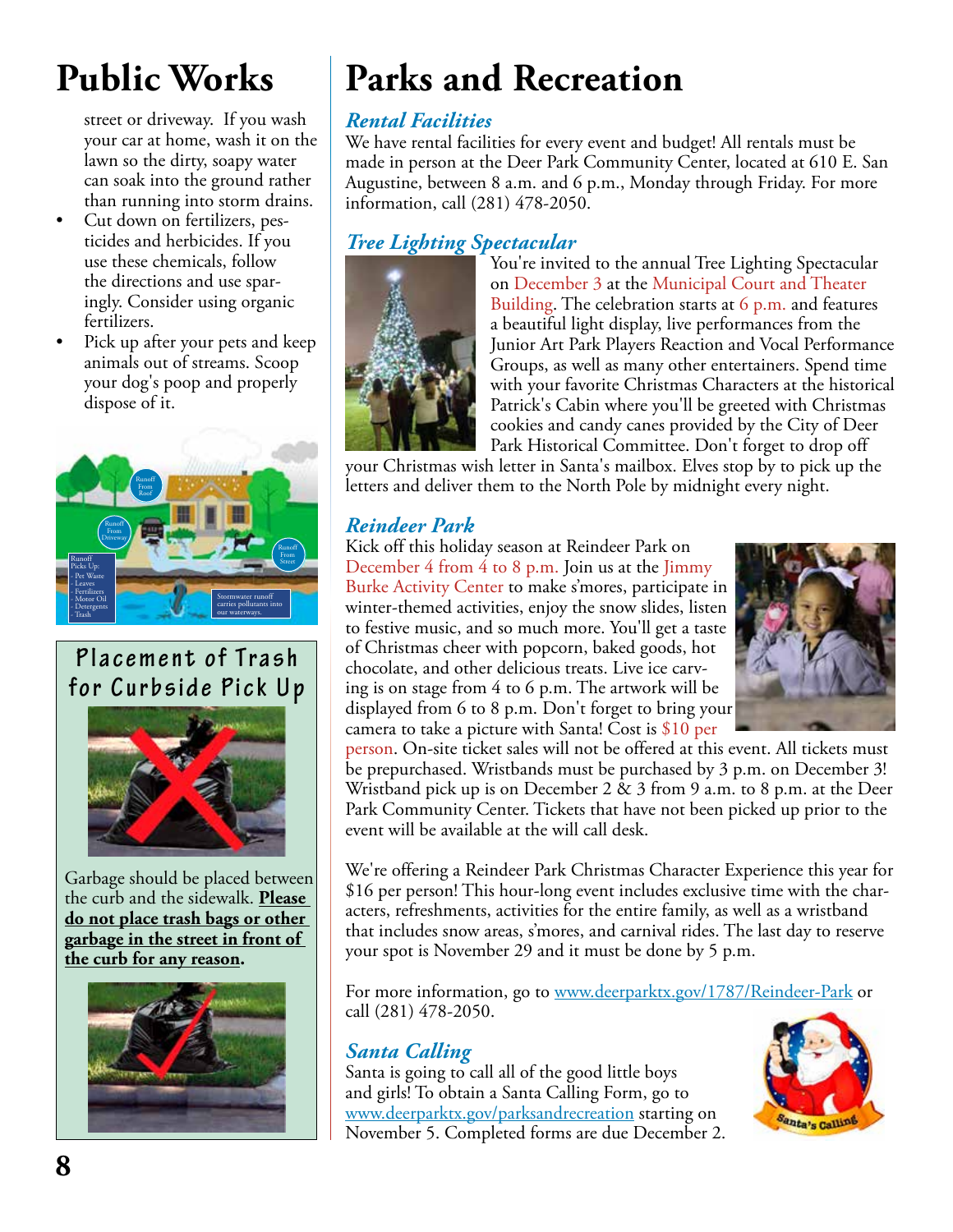### **Parks and Recreation**

#### *Geocaching with a Christmas Twist*

A geocaching adventure to search for Santa's reindeer! Do it alone or form a team of up to 3 explorers. GPS equipment is limited. However, a phone GPS will work just fine. All ages are welcome. Explorers under the age of 12 should be accompanied by an adult. First team to find all of the reindeer get a prize! Friday, December 10, 5:30-7 p.m., \$5 per person, Dow Park

#### *Sleigh Rides*

Get into the holiday spirit with a sleigh ride for all ages! Sleigh rides are offered on December 15, 16, 17, and 18 from 6 to 8 p.m. Doors open at 5:45 p.m. for the first ride and 6:45 p.m. for the second ride. The cost is \$5 per person. Meet us at the Jimmy Burke Activity Center. There are 2 rides per night. The first ride departs at 6 p.m. and the second ride departs at 7:30 p.m. If you require any special accommodations due to a disability, please let us know during registration. To register, call Community Center at (281) 478-2050.



#### *Littles Elf Camp & Mini Elf Camp*

Get into the holiday spirit with a little camp! This camp offers a craft, game, and a Christmas-themed science experiment. Tuesday, December 21, 10-11:30 a.m. for ages 3 to 5 (\$10 per student), and 1-3 p.m. for ages 6 to 12 (\$12 per student), Deer Park Community Center

#### *Festive Sweets*

Turn Christmas treats into delicious pieces of art! In this class, you will learn how to decorate 3 different holiday treats. You can't hang these on the wall, but you'll hopefully make it home with some to share with your family. Wednesday, December 22, 1-2:30 p.m., Deer Park Community Center, for ages 10 to 15, \$12 per student

#### *Canvas & Chill*

Enjoy a family night while you paint a masterpiece with step-by-step instructions. Experience not required. All materials are provided. If desired, bring an apron or old shirt to protect your clothing. You are welcome to bring snacks. Participants under the age of 8 should be accompanied by an adult for assistance. Limited to 10 participants. Friday, December 10, 6:30- 8:30 p.m., Deer Park Community Center, for all ages, \$20 per person

#### *Game Room Social*

Interested in decorating holiday cookies and playing Super Smash Bros.? Join us in the game room for a holly jolly holiday cookie decorating night. Register to attend by calling (281) 478-2050. Wednesday, December 15, 4-6 p.m., Deer Park Community Center, free

#### *Hunter Education*

Learn the rules and regulations pertaining to land, weapons, and animals to obtain your hunter's permit. Payment of \$15 is required when you show up for class. For questions, contact James Davies at (832) 498-1609. Saturday

& Sunday, December 18 & 19, 8 a.m. to 5 p.m. and 12 p.m. to 5 p.m., respectively

#### *Wild Child*

Join in the celebration! We're starting with the 28th Annual Martin Luther King Parade at 1200 Holman Street in Houston and completing our cultural journey with a visit to Emancipation Park. Participants must bring a sack lunch, 2 snacks, a reusable water bottle, and wear comfortable walking shoes. Monday, January 17, 8 a.m.-3 p.m., Claude Burgess Creation Center at 4200 Kalwick, for ages 6 to 12, \$10 per child



*Roscoe's Fishing Adventure* Join us for a fishing adventure as we partner with Texas Parks and Wildlife and stock the pool with fish! Admission is free, but all participants must register. Fishing poles are provided on a first come, first serve basis. On January 29, from 12 to 3 p.m., everyone will be able to catch as many fish as they can! Friday, January 28, from 4-7 p.m. & Saturday, January 29, from 7-11 a.m. and 12-3 p.m., Dow Park Pool, for all ages

#### *Cupid Treats*

There's no school on Valentine's Day this year! Get into the spirit and make some Cupid treats with us. Monday, February 14, 11 a.m.- 12 p.m., Deer Park Community Center, for ages 6 to 11, \$8 per person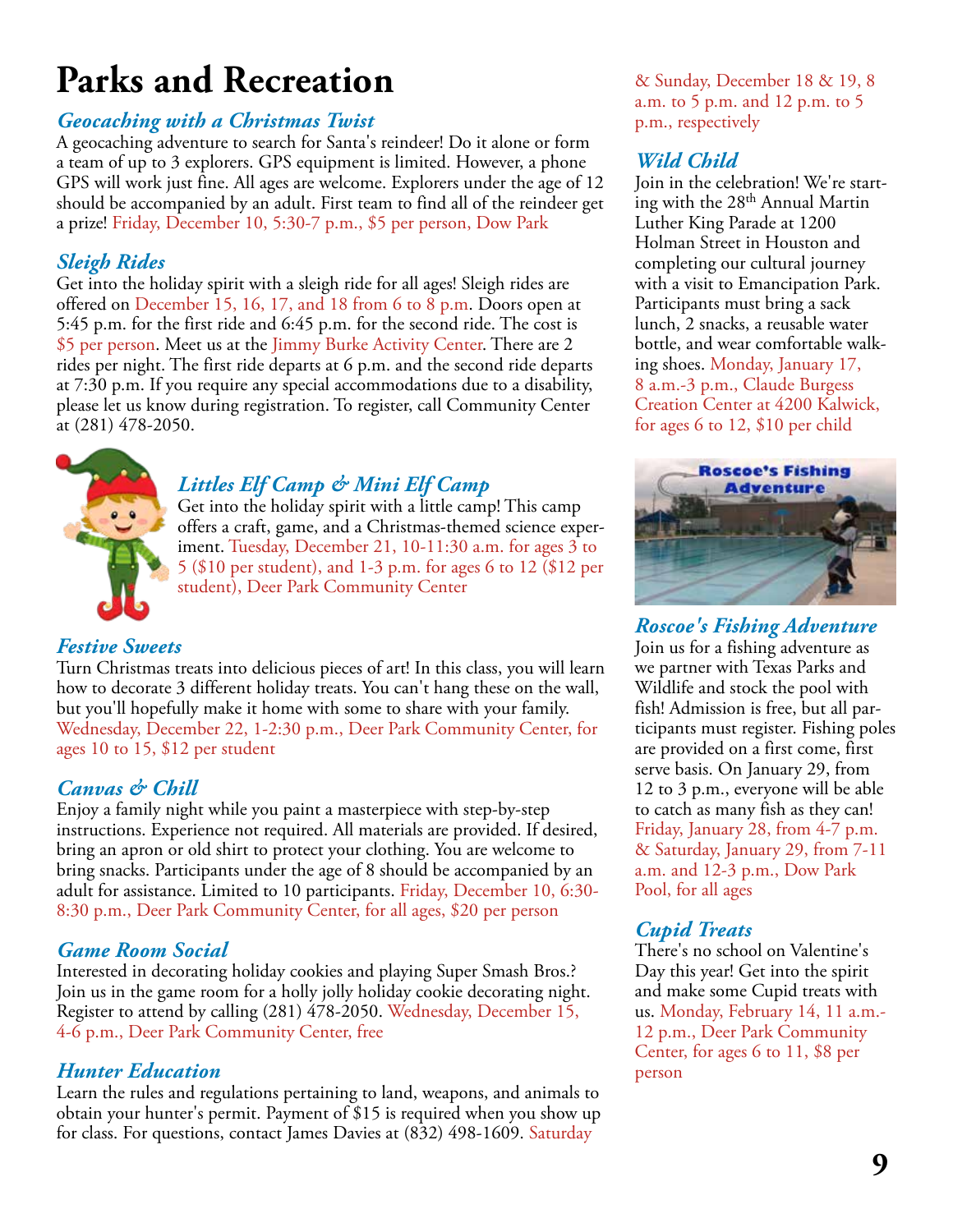### **Maxwell Center**  *A Division of the Parks & Rec. Dept.*

#### *Senior Holiday Party*

Elvis is back for the Senior Holiday Party on Monday, December 13 at the Jimmy Burke Activity Center, located at 500 W. 13th St., from 6 to 8 p.m. Doors open at 5:15 p.m. It's free for residents and available to non-residents for \$10 per person. Participants must be ages 55 and over. Registration ends on December 6. To register, call (281) 478-2050!

#### *Sweethearts Dinner & Dance*

Grab your sweetheart or a friend and come listen to the smooth sounds of Mr. Tony Mac. Dinner is catered by Antonio's Italian Grill and includes pasta, salad, and bread. It's a night you don't want to miss. Registration begins December 6 and closes on February 3, 2022. To register, call the Community Center at (281) 478-2050. If you require any special accommodations, please let us know during registration.

### **Theater** *A Division of the Parks & Rec. Dept.*

#### *Louise McBee Circle of Life, Circle of Wreaths Fundraiser*

You will be amazed by the array of beautiful wreaths in the lobby, which were graciously donated by little angels

in the community to honor someone who has had breast cancer. The public is invited to participate in the silent auction. The winners will be announced at the end of the evening on Saturday, December 4. Last year, over 60 wreaths were donated! This year, we are hoping for even more. If you would like to donate a wreath, contact Susan Mele at (281) 478-7288. All donations are 100% tax deductible and all funds collected go directly to The Rose. November 30 through December 4, 8 a.m. to 7 p.m., Municipal Court and Theater Building

#### *Christmas Music Revue: Believe*

The Art Park Players present *Believe*, featuring your favorite Christmas songs and holiday characters. In the lobby, you'll find the Louise McBee Circle of Life, Circle of Wreaths display benefitting The Rose. There will also be several vendors to do a little Christmas shopping, as well as Santa and his elves for photos. *Believe* offers a healthy dose of Christmas cheer! Saturday, December 4, 6 p.m. Dinner, 7 p.m. Show, \$25 for Dinner and Show or \$15 Show Only Tickets

**MRS. KRINGLE'S CLAUS-ETTE Kick off your holiday shopping at Mrs. Kringle's Claus-ette. Pick up that unique gift for that special someone in your life at our annual artisan fair.**

**Municipal Court and Theater Building, 1302 Center St. Friday, December 3, 10 a.m. to 4 p.m.**



### **Sharing Deer Park's Early History**

The City of Deer Park Historical Committee continues to search for



Civic Center on 6<sup>th</sup> Street

items important to our local history, focusing on the people, places, and events of our early history. Over the years, local residents have shared pictures, letters, documents, and artifacts, which are displayed in our cabinets throughout the city. Share your items so residents and visitors can learn more about the early history of Deer Park. Items donated or loaned for copying are added to our digital database.

Thank you for your continued support. Contact Sherry Garrison, Chair of the Historical Committee at sgarrison@deerparktx.org for more information.



Watch the City of Deer Park

Government Access Channel (DPTV) on Comcast channel 16, AT&T U-Verse channel 99, our website, or your ROKU streaming device! To watch DPTV online, go to www.deerparktx.gov/DPTV. Programming on DPTV focuses on matters pertaining to city services, workshops and meetings, special events, public service announcements, and topics deemed to be of benefit or interest to our residents. For more information, go to www.deerparktx.gov/dptv.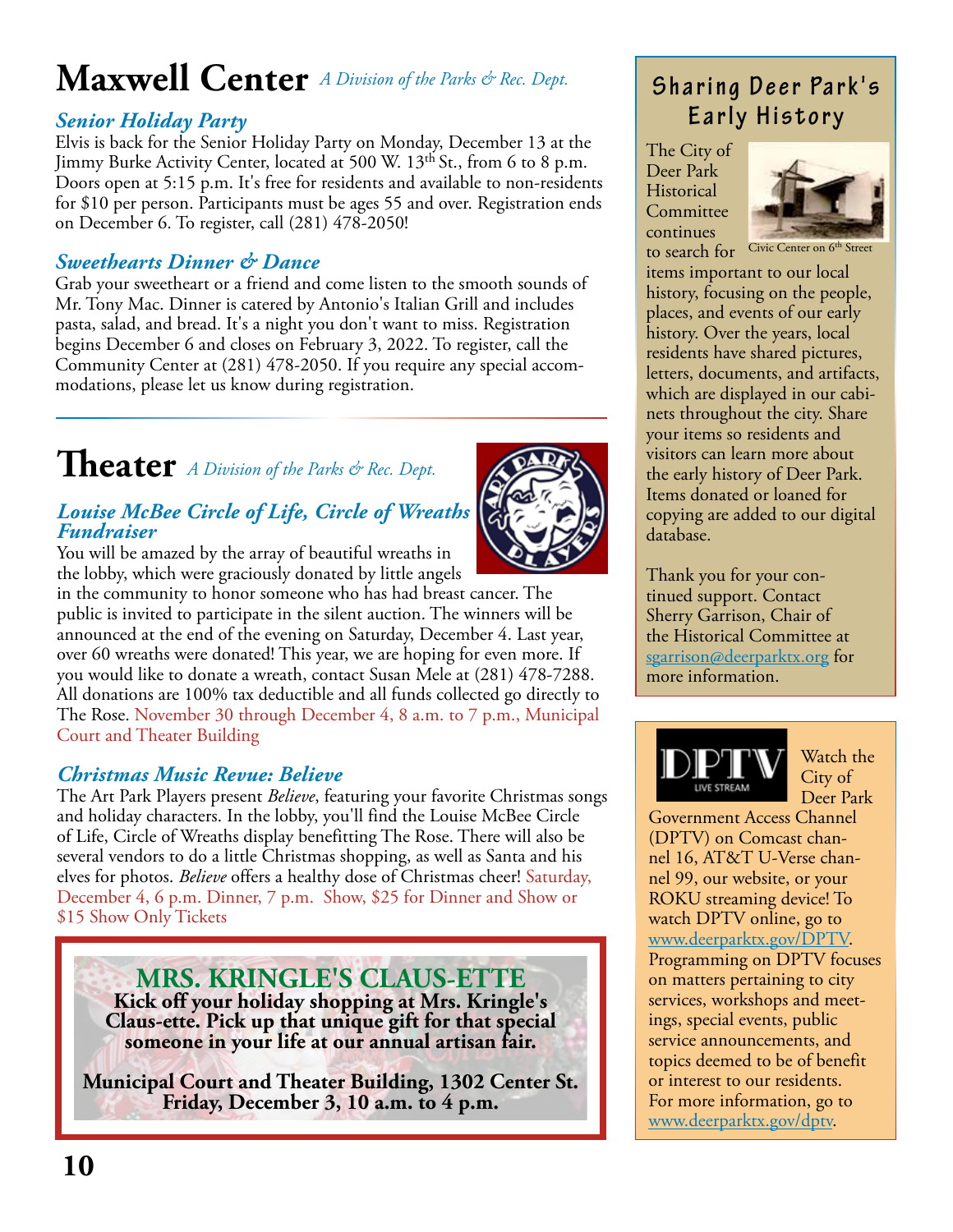# **Deer Park Public Library**

#### *1,000 Books Before Kindergarten Program*

Our 1,000 Books Before Kindergarten Program is a fun new way to encourage a child's love for reading and build pre-reading skills. Babies and children begin to develop pre-reading skills and build their vocabulary through interactions, such as reading aloud with parents and caregivers. Research indicates that young children who are read to on a regular basis have an advantage when learning to read on their own. It's also an important predictor of future success in school. The program helps children develop literacy skills and provides the framework for great bonding time between you and your child. So, set aside time each day to read together. The goal is to read 1,000 books before kindergarten. If you read just 1 book a night, you have the potential to read 365 books in a year, 730 books in 2 years, and 1,095 books in 3 years! To begin, participants sign in or register for an account on READSquared, the online software to log your progress. Then simply log the books you read into the 1,000 Books Before Kindergarten Program to earn badges and prizes! While you cannot count the books you read before starting the program, once you are registered, you can begin to count all books, including books from home or the library, books read during storytime, etc. You can even read the same book multiple times. The 1,000 Books Before Kindergarten Program kicks off in January 2022.

#### **December Craft - Snowy Owl,** for ages 5-11, Dec. 7, 3:30 p.m.

Whoooo's ready for a fun craft? Craft materials are provided free of charge and can be picked up from the library starting Friday, December 3. On December 7 at 3:30 p.m., watch the instructional video at www.facebook.com/DeerParkTX.Library. Registration is not required.

#### *January Craft - Firework,* for ages 5-11, Jan. 11, 3:30 p.m.

Let's celebrate the new year! Craft materials are provided free of charge and can be picked up from the library starting Friday, January 7. On January 11 at 3:30 p.m., watch the instructional video at www.facebook.com/DeerParkTX.Library. Registration is not required.

#### *Valentine Craft*, for ages 5-11, Feb. 8, 3:30 p.m.

You'll love this craft! Craft materials are provided free of charge and can be picked up from the library starting Friday, February 4. On February 8 at 3:30 p.m., watch the instructional video at www.facebook.com/DeerParkTX.Library. Registration is not required.

#### T.A.B. Meeting, for ages 12-18, 1<sup>st</sup> Tuesday of the month, 4:15 p.m.

Join the Teen Advisory Board and tell us what you want to see for teens at the library. Be a part of it! Come to discuss reading trends and make suggestions for the Teen Collection. If you are interested, contact Robert at youthlibrarian@deerparktx.org or pick up a form at the library.

#### *Teen Blind Date with a Book*

Stop by the Deer Park Public Library (DPPL) this February to check out our Teen Blind Date with a Book display. All display books have been wrapped so your selection will be based only on the description of the book. Take your book home, read it, and rate it. No peeking before you check out the book! Inside each book is a form so you can rate your experience. With

each form you submit, you are entered for a chance to win a dinner and a movie prize drawing, which consists of gift cards to a local restaurant and movie theater, at the end of the month.

#### *Teen Mystery Theater,* for

school-aged teens, Feb. 1, 4 p.m. Everyone is a suspect in this fun, interactive murder mystery. Participants will be given clues while they enjoy playing their parts and solving the mystery. Registration is required and starts January 4. The format, whether

#### **Storytime** For ages 0 to 6

STORYTIME starts at 11 a.m. on Thursdays! Whether presented virtually or in-person, it is designed to encourage a love for books and language. It incorporates books, fingerplays, and songs to promote interest in reading and lifelong learning. Caregivers are encouraged to watch with the children and encourage participation.



A special *Holiday Storytime* is planned for December 16 at 10:30 a.m. with songs, stories, and a special guest. Goodie bags and crafts will be available. Whether this will be a virtual or in person event is yet to be determined. Check out our website or Facebook page for more details.

\*Storytime will be assessed on a continual basis to determine the safest method of delivery, whether virtual or in person. Check out our social media outlets for the latest updates.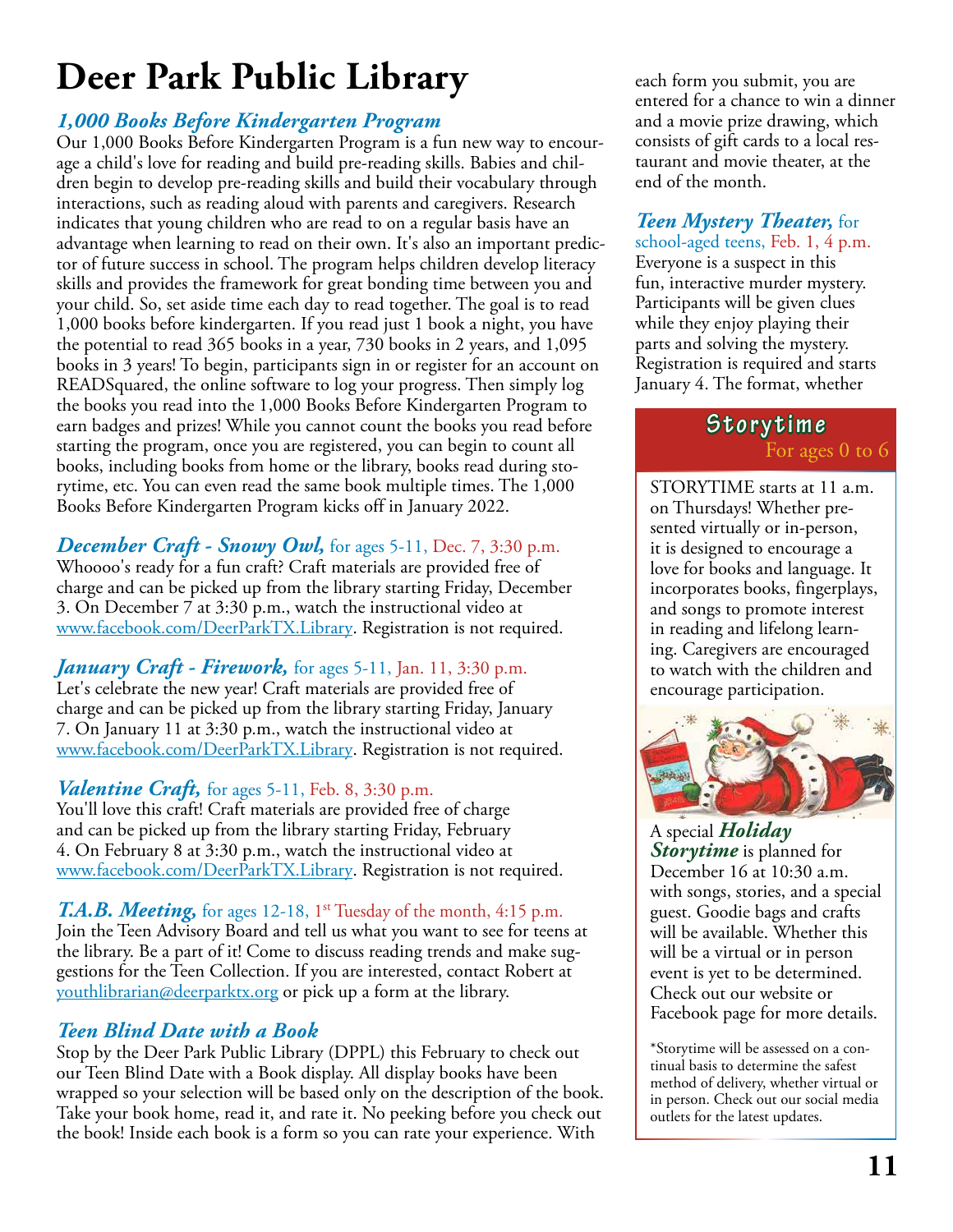# **Deer Park Public Library** *Citizenship Prep Class*

virtual or in person, is to be determined. Visit the library's Facebook page or the city's website for updates and additional details.

#### *Adult and Family Crafts*

Learn how to use new crafting materials and techniques by following along each month with instructions and supplies provided by the library. Go to www.deerparktx.gov/library, call (281) 478-7208, or send an e-mail to  $\frac{2 \text{1} \cdot \text{1}}{1 \cdot \text{1}}$  library@deerparktx.org to find out what we will be doing this month.

#### *Nonfiction Book Club*

Want to share about your latest inspiring read or find out about must-read nonfiction books that you'll enjoy? Join the Nonfiction Book Club on the last Thursday of every month at 10:30 a.m. To register or for more information, call (281) 478-7208 or send an e-mail to <u>library@deerparktx.org</u>.

#### *Mysteries & More Book Club*

The Mysteries & More Book Club plans to meet every 2<sup>nd</sup> Tuesday of the month at 4 p.m. in the library's meeting room to discuss books from a variety of genres. Future titles will be selected at upcoming meetings. Registration is not required. Join us regardless of whether you have read the book! For the most current information, call (281) 478-7208 or go to www.deerparktx.gov/library.

December 14 - No book selection, group discussion on favorite books. January 11 & February 8 - To be announced

#### *Beginning Spanish*

Is learning Spanish part of your New Year's resolution? Beginning Spanish meets on Wednesdays at 10 a.m. beginning on January 12. The class will use the library's Rosetta Stone account to learn vocabulary and grammar, as well as practice conversationally during sessions. Go to www.deerparktx.gov/library and hover over *E-Library* to get started. For more information or to register, call (281) 478-7208 or send an e-mail to library@deerparktx.org.

#### *Computer Classes*

Looking to improve your computer skills? The Deer Park Library offers daytime and evening sessions! For more information or to sign up for a Thursday evening class, call (281) 478-7208 or send an e-mail to library@deerparktx.org.

- Introduction to Computers: Learn to use the computer for everyday tasks, such as searching the internet and creating/saving documents.
- Microsoft Excel Basics: Become familiar with Excel and learn how to create and edit basic spreadsheets, as well as use simple formulas and functions.
- Microsoft Word Basics: Learn how to create and edit Word documents, including resumes and letters.

In addition, library patrons can find a variety of free classes online by going to www.deerparktx.gov/library, hovering over *E-Library* on the menu at the top and clicking on *Gale Courses* or *LearningExpress Library*.

We're hosting a free U.S. citizenship interview preparation class beginning on Thursday, January 20. The class meets every Thursday from 5 to 6 p.m. through March 10 and covers civics, government, and history topics necessary for the exam. For more information or to register, call (281) 478-7208 or send an e-mail to *library@deerparktx.org*.



#### **December**

- *• The Stranger in the Lifeboat: A Novel* by Mitch Albom
- *• Dark Night: A Mystery (Alaska Wild Book 3)* by Paige Shelton
- *• The Replacement Wife: A Novel* by Darby Kane

#### **January**

- *• The Horsewoman* by James Patterson & Mike Lupica
- *• Invisible: A Novel* by Danielle Steel
- *• End of Days: A Pike Logan Novel (A Pike Logan Thriller Book 16)* by Brad Taylor
- *• One Step Too Far: A Novel (A Frankie Elkin Novel Book 2)* by Lisa Gardner

#### **February**

- *• The Paris Apartment: A Novel* by Lucy Foley
- *• Nothing to Lose: A J. P. Beaumont Novel* by J. A. Jance
- *• The Chase: A Novel* by Adrian McKinty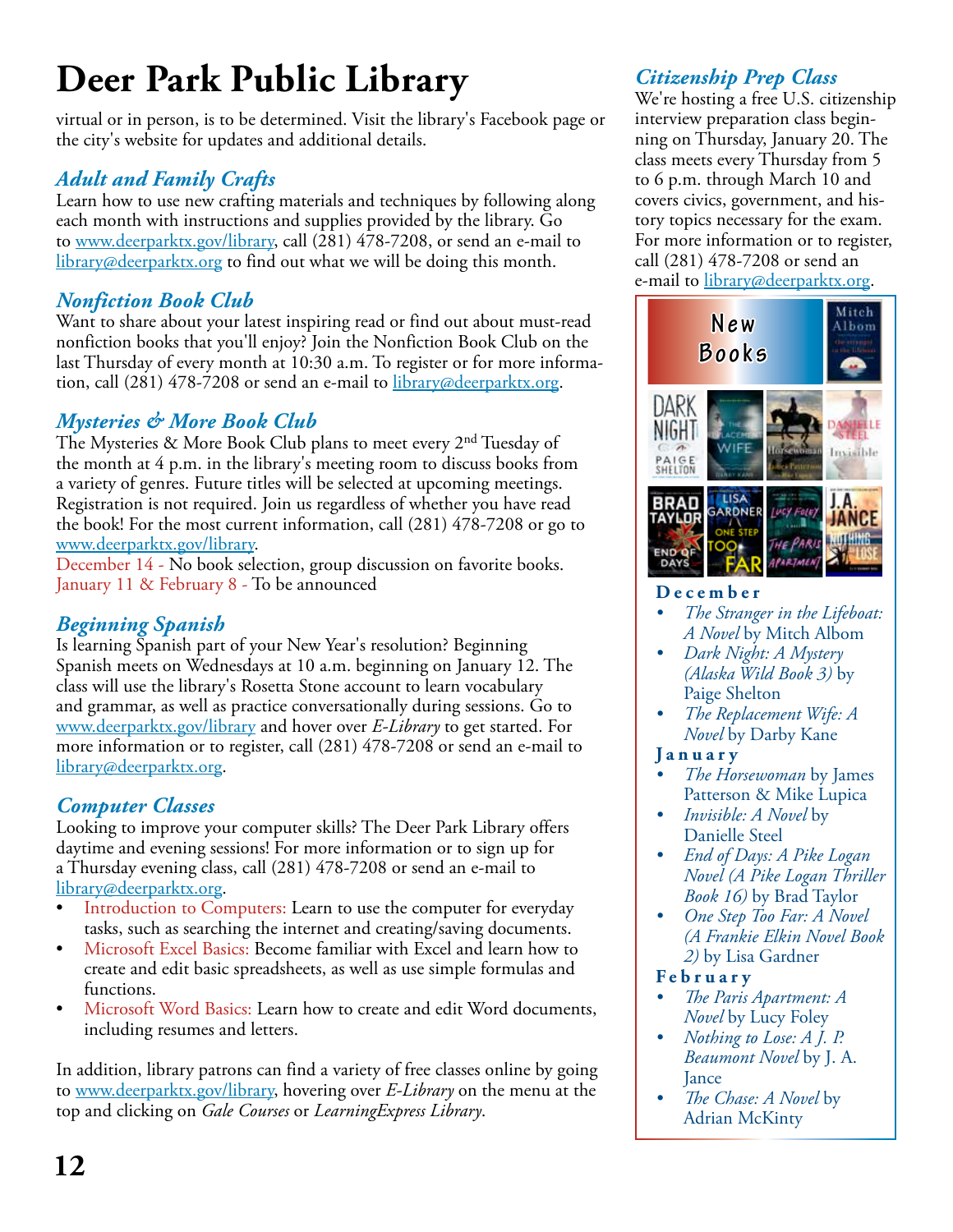#### **PARKS AND RECREATION DEPARTMENT TYPE B DEDICATED SALES TAX PROJECTS**

#### **COMPLETED**

- Maxwell Adult Center
- Girls Softball Complex
- Dow Park Pavilion
- Deer Park Soccer Complex
- Spencerview Athletic Complex (with the exception of the pedestrian bridge)

#### **IN PROGRESS**

- Plans for the **Spencerview Bridge**, a planned pedestrian bridge to connect the Spencerview Athletic Complex (Durant Fields) to the adjoining property donated to the City of Deer Park for the development of additional parking and a new park/playground area, have been completed. CobbFendley & Associates provided the design, studied the floodplain requirement, and submitted the plans for approval by the Harris County Flood Control District (HCFCD). The City of Deer Park was asked by the HCFCD to identify access to the bridge so City staff is discussing the easement with the adjacent property owner to gain and use access for drainage channel maintenance. Once negotiations are complete, City staff anticipates meeting all of the criteria set forth by HCFCD and moving forward to request bids for the construction of the bridge. The City is currently working on providing easements for HCFCD access before construction can commence.
- **Community Center** The renovation and expansion of the Community Center to include an indoor pool was one of the original Type B projects in 2015. However, after review by a team of professionals (engineers, architects, and an accessibility consultant), the key conclusions/considerations contained in the Building Observations Survey report were: 1) It would be very expensive to make permanent repairs to the structure; 2) The City should consider replacement versus repair of the Community Center, and 3) The cost and consequences of disruption of services should also be considered. The conclusion of the architects/engineers that studied the facility was that permanent repairs would be very expensive, so much so that they believed that the City should seriously consider replacement versus repair of the Community Center. Beginning on July 23, 2018, the City Council, the Deer Park Community Development Corporation (DPCDC) and the Parks and Recreation Commission conducted a total of eight joint meetings to discuss the Community Center project. The complexities and challenges associated with renovating and expanding the Community Center and Gym to include an indoor pool were discussed at length. As the project was studied further, it became apparent that the cost of the renovations and structural repairs to the existing facilities, let alone adding an indoor therapy pool, would well exceeded \$6 million. Ultimately, the consensus was that the best option was to ask the Deer Park voters if they would like to conduct a new Type B sales tax and use tax election to authorize additional Type B purposes, including the new Community/Recreation Center. A May 1, 2021 Type B continuation election was called at which voters authorized the Type B sales and use tax to be continued and authorized additional uses of the tax to include the new Community/Recreation Center Complex. In June 2021, City Council authorized staff, as recommended by the DPCDC, to negotiate a contract with Brinkley Sargent Wiginton Architects for the design of the new Community/Recreation Center. The proposed Community/Recreation Center complex is currently proposed to consist of 3 new buildings, each located on the north side of Dow Park. The first building (Community Center), to be constructed next to City Hall, is intended to house the activity, program, and meeting rooms, as well as staff offices. The second building (Recreation Center) is intended to house the gymnasium, indoor walking track, and indoor pool, which is to be built on the site of the current Community Center and Gymnasium after demolition of the existing buildings. The third building would be a new, outdoor swimming pool bathhouse replacing the existing structure. The anticipated timeline for construction of the new Community/Recreation Center Complex is approximately 44 months. The estimated cost is approximately \$42.6 million. Cost estimates include all professional services, such as architectural, engineering, geotechnical, surveying, as well as construction and the furniture and equipment for the facilities. The City has initiated the two-step process for selecting a Construction Manager at Risk for the project.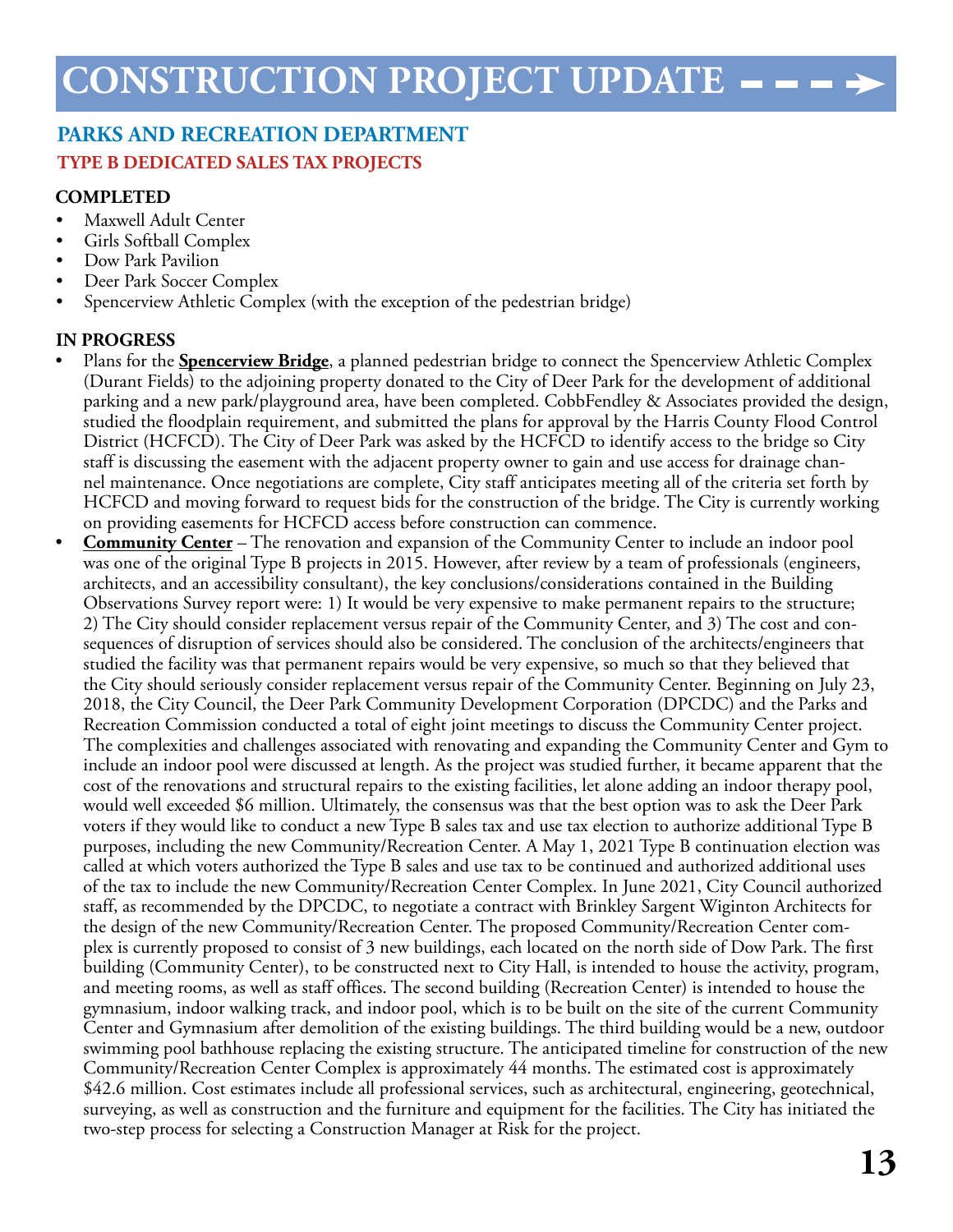### **CONSTRUCTION PROJECT UPDATE**

• **Hike and Bike Trails, Phase 1** - On February 5, 2019, the Deer Park Community Development Corporation recommended and City Council approved a contract with Burditt Consultants, LLC for professional services in the development of the comprehensive hike and bike trail system. This is one of the original Type B projects. Burditt Consultants is working on project design and management, as well as other services as required by the scope of work for site feasibility and trail master plan implementation. Anticipated cost for this project is \$500,000. The committee, consisting of members from City Council, the Deer Park Community Development Corporation, Parks and Recreation Commission, and City staff, selected Phase 1 as a 1.04 mile Tributary B to Willowspring Creek. The contract for construction design services with Burditt Consultants, LLC for Phase 1 was approved by the Community Development Corporation on October 28, 2019 and by City Council on November 5, 2019. Midtown Engineers, LLC, an independent traffic engineering firm, worked on the design, which included developing crosswalk safety specifications. On December 15, 2020, City Council approved entering into an agreement with CenterPoint Energy regarding trail access in the easement, which affects approximately 145 feet of the trail. Proposals were accepted for review this fall. Construction is expected to begin in December 2021 and completed after 120 days.

#### **OTHER PARKS AND RECREATION PROJECTS**

- The Parks and Recreation Department, in collaboration with the Deer Park Public Library and the Friends of the Deer Park Public Library, are joining the Little Free Library book-sharing movement. **Book Houses** will be placed in city parks creating a network of self-sustaining libraries to expand the availability of reading materials in our community. This project spreads the joy of reading using the take a book, share a book philosophy. The first 2 book houses will be located at Kingsdale Recreation Center and Deer Meadows Park.
- In Phase I and II of the **New Dow Park Bridges** project, the Parks and Recreation Department replaced 4 of the 8 pedestrian bridges in Dow Park with new 8' x 23' galvanized steel bridges, completing Phase I in spring 2021 and Phase II in summer 2021. Funds from a previously planned project in Fiscal Year 2020-2021 were reallocated for 2 bridges in Phase III, which were completed and installed this fall. This leaves 2 remaining bridges that need to be replaced, which are included in the FY 2021-2022 budget. Total cost for Phase IV to replace the last 2 bridges is estimated to be \$100,000, which includes materials, freight, and installation.
- The Parks and Recreation Department worked hard to find a solution to the **Drainage Issue at the Court and Theater Building**. The project focused on diverting water away from the facility and replacing the glass doors at the front entry. Installation of the new glass entry doors was completed in mid-summer. The doors were purchased and installed by ABCO Door for \$16,977. The City hired W&R Construction to mobilize, grade, and sod the area in front of the building, as well as install pipes and grates for drainage at an estimated cost of \$23,800. This project has been completed.
- The City of Deer Park received a grant from the Texas Parks and Wildlife Department for the future **Northeast Hike and Bike Trail**. RVi Planning was selected as the landscape architecture firm to develop the design and layout of the trail. The trail begins at Park Green Park and extends south to Runningbrook Park, offering several trail and path connections along the way. Construction plans have been completed by RVi Planning. Competitive sealed proposals were accepted this fall for review. Authorization by City Council for the project is anticipated by December 2021. Construction is expected to begin in the 1<sup>st</sup> quarter 2022 and completed in 90 to 120 days. The project is being funded with \$200,000 from the Texas Parks and Wildlife Department grant, in addition to \$170,000 from the General Fund.
- Repairs are needed on **Bulkheads at The Battleground Golf Course** at holes # 9, 13 and 14. The project involved obtaining bids that included the addition of vinyl bulkheads to help prevent erosion and the loss of greens adjacent to water areas. Bids are being reviewed at this time. The project is expected to be awarded by the end of 2021. Anticipated construction duration is 60 days, beginning in January 2022 with an estimated completion in March 2022. The cost of the project is \$27,200.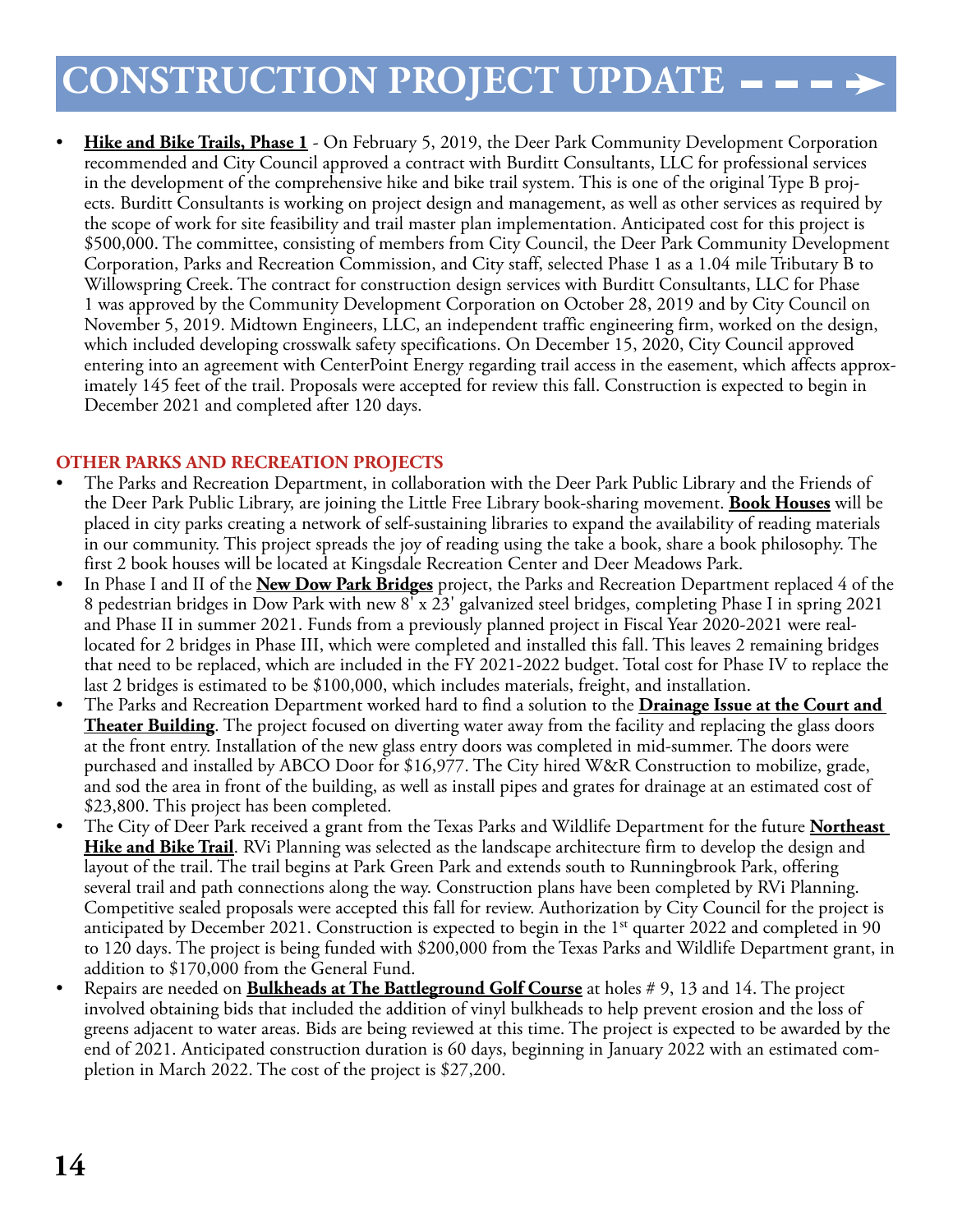### **CONSTRUCTION PROJECT UPDATE**

#### **PUBLIC WORKS DEPARTMENT**

#### **COMPLETED**

#### **2021 Concrete Maintenance Contract**

#### **Started: October 2020 Completed: September 2021 Cost: \$398,616.24**

The project consisted of repairing or replacing concrete pavement, sidewalks, curbs, and gutters. This was a work order based program, which was used for emergency and maintenance issues. Services for this project were purchased from SKE, Inc. through the BuyBoard Cooperative Purchasing Program in the amount of \$398,616.24, which was budgeted in the Streets fund for Fiscal Year 2020-2021.

#### **IN PROGRESS**

#### **2021 Street Striping**

#### **Started: October 2021 Anticipated Completion: January 2022 Cost: \$66,841.74**

The project consists of applying traffic paint and reflective pavement markings at various locations around the city. The streets selected to be striped are: Center St. (Railroad Ave. to 13<sup>th</sup> St.), 13<sup>th</sup> St. (city limit to Georgia Ave.), San Augustine St. (city limit to Georgia Ave. and Center St. to East Blvd.), P St. (Deer Park High School South Campus to East Blvd.), Glenwood Ave. (Wisdom Dr. to city limit), and Durant St. (Coy Dr. to city limit). Roadbumps will be remarked on 3<sup>rd</sup> St., 4<sup>th</sup> St., Ivy Ave., 12<sup>th</sup> St., Wisdom Dr., Bayou Bend Dr., Bayou Vista Dr., Spa Dr., Coy Dr., Stephanie Dr., Valeda Dr., Temperance Lane, Oscar Dr., Lambuth Lane, Arbor Dr., as well as intersections off East Blvd. at 13<sup>th</sup> St., X St., San Augustine St., P St., Pasadena Blvd., and the street light at the Walmart Supercenter. Crosswalks will also be included. The project was awarded on September 7, 2021 to One Way Striping & Signs, LLC. in the amount of \$66,841.74 and is being funded out of the General Fund. Work began in October 2021.

#### **SWTP Solids Handling Improvements**

#### **Started: September 2020 Anticipated Completion: January 2022 Cost: \$4,453,685**

The Ardurra Group was hired to prepare the design, specifications, and engineering plans for solids handling improvements at the Surface Water Treatment Plant (SWTP). The improvements involve the construction of several new facilities at the SWTP, including a sludge thickener behind the existing holding basin. Changes to the holding basin will allow the sludge to be thickened and caught prior to going into the lagoons. Thus, enabling the plant to reuse some of the water it loses through backwashing and desludging the clarifiers. The project will be funded with \$4.5 million out of the Water and Sewer Certificates of Obligation. The project was awarded to CSA Construction in the amount of \$4,453,685. Construction started in September 2020 and is on schedule to be completed in 480 days - January 2022.

#### *Sanitary Sewer Rehabilitation - Deer Meadows Section 2*

#### **Started: November 2021 Anticipated Completion: May 2022 Cost: \$565,676**

The project will consist of pipe-bursting approximately 5,500 linear feet of 8-inch sanitary pipe on Oklahoma Ave., New Orleans St., Tulsa St., and Atlanta St., as well as rehabilitation of 15 manholes. This section of the Deer Meadows Subdivision has had several pipe collapses. The rehabilitation will help reduce residential sewer problems and prevent inflow and infiltration reaching the sewer plant. The project is being funded with water and sewer funds. Total cost of the project is \$565,676.

#### **Hurricane Harvey, Storm Drainage Projects**

#### **Started: June 2018 Anticipated Completion: Undetermined Engineering Services Cost: \$504,290**

CobbFendley was hired to perform engineering services to develop ways to alleviate flooding associated with the 2017 Hurricane Harvey. In June 2018, the initial agreement focused engineering design services on Heritage Addition and Deer Meadows Subdivisions. Deer Park Manor and Delo-Elaine Subdivisions were added in February 2019. In June 2019, the agreement was amended to also include an analysis of historical repetitive flooded areas in the city. CobbFendley reported the findings of their study to City Council on November 19, 2019. The proposed locations are in different phases of the study.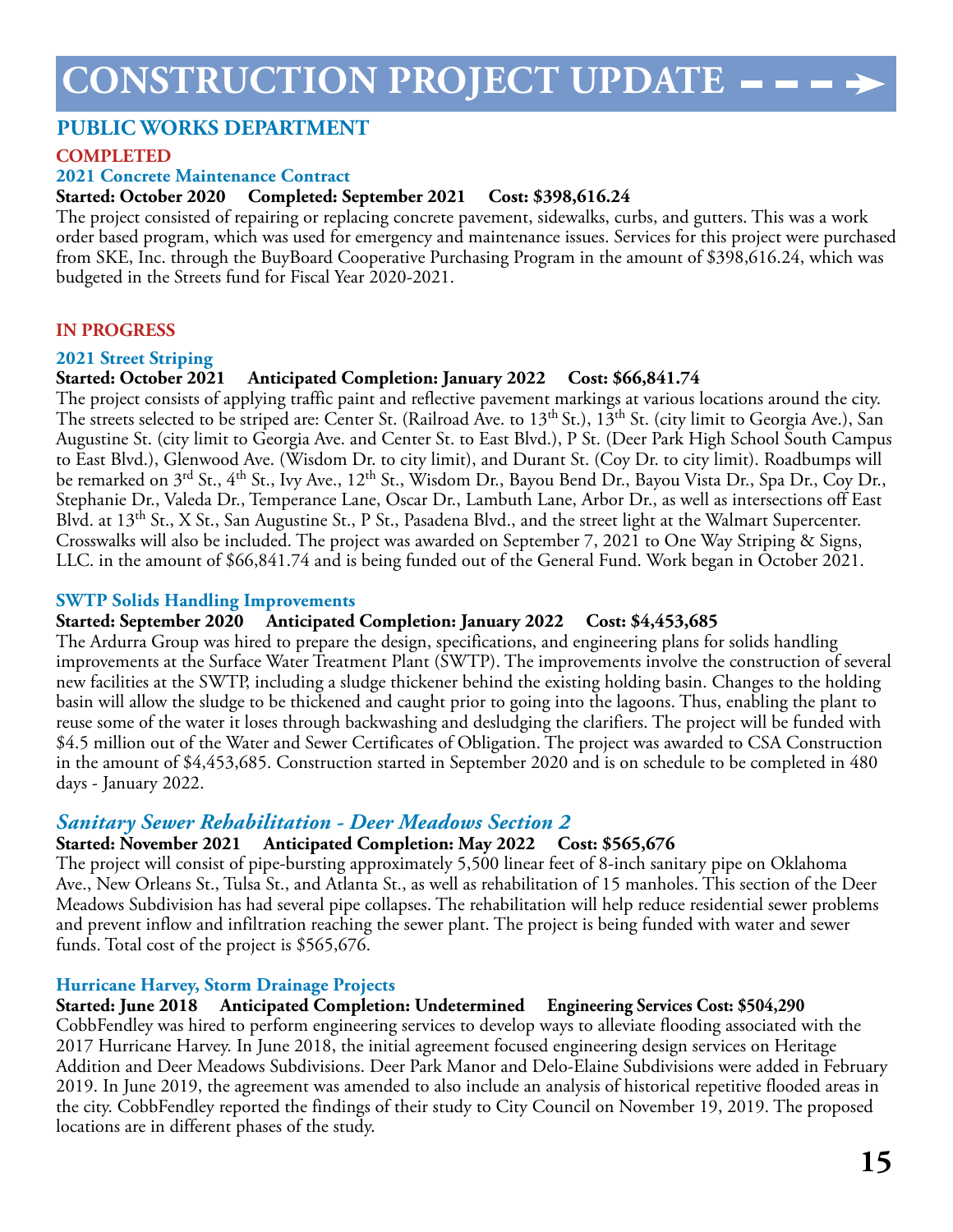### **CONSTRUCTION PROJECT UPDATE**





• Heritage Addition, Deer Park Manor and Delo-Elaine Subdivisions: » Heritage Addition - The project was awarded to Mar-Con Services, LLC in the amount of \$1.989 million. Construction began in August 2020 and completed in August 2021. The City of Deer Park entered into an interlocal agreement (ILA) with Precinct 2/Harris County

Flood Control District (HCFCD) to jointly fund this project. Deer Park was awarded \$2,047,461 through the ILA for storm sewer improvements, including a detention pond on Lambuth Street, storm





sewer and inlets, as well as a new roadway on Lincoln Street. A ribbon cutting ceremony was held on October 4, 2021, with representatives from the City of Deer Park, HCFCD, Precinct 2, and the engineering firm.

- » Deer Park Manor and Delo-Elaine The project was awarded to Mar-Con Services, LLC in the amount of \$1.653 million. Construction began in August 2021 and expected to be completed in February 2022. The City of Deer Park entered into an Interlocal Agreement (ILA) with Precinct 2/Harris County Flood Control District to jointly fund this project. The City of Deer Park was awarded \$1,005,985 through the ILA for storm sewer improvements, including a detention pond on Pasadena Blvd., storm sewer inlets, as well as a new roadway and outfalls on both Kitty Street and Luella Ave.
- College Park: This project in ongoing and estimated cost is between \$5.3 million to \$5.9 million for pavement and drainage items, including land acquisition, engineering, design, inspection, and testing costs. Harris County Precinct 2 and the Harris County Flood Control District has taken over as lead of the project and continues with the study and construction plan development. A budget amendment was approved for 50% of the project cost with Precinct 2/HCFCD through an ILA to be negotiated.
- Deer Park Gardens: The project is a multi-phased (approximately 8 phases) drainage improvement plan within the Deer Park Gardens study area. The Norwood drainage improvement project is the first phase. The design is complete and construction plans include new storm sewer and inlets on Norwood, and a new storm sewer on E. 8<sup>th</sup> Street. Engineering and construction cost estimates for this phase are \$500,000. City staff plans to solicit for bids and start construction in early 2022. A budget amendment was approved for 50% of the project cost with Precinct 2/HCFCD through an ILA to be negotiated. The project aims to reduce structural flood risk, particularly at the mid-blocks on Norwood Street and Martha Street between E. 8<sup>th</sup> Street and Marlene Street.
- Boggy Bayou Watershed: An engineering drainage study began in June 2020 with results presented to Deer Park City Council on November 3, 2020. The study was awarded to CobbFendley in the amount of \$84,560, and jointly funded through an ILA with Precinct 2/HCFCD. Deer Park was awarded \$42,280 through the ILA. The drainage study included areas in the Boggy Bayou watershed and proposed improvements to the main channel (G105-00-00), channel tributaries, interconnected storm sewer, and the possible construction of storm water detention. The drainage study area project boundaries were the Houston Ship Channel, Center Street, Pasadena Boulevard/Red Bluff Road, and the Sam Houston Tollway/Beltway 8 (north, east, south and west boundaries, respectively). The drainage study identified over 30 different individual options that could be pursued to potentially mitigate flooding, with a conglomeration of several individual options combined into 4 potential alternatives. The solution involves a regional cooperative effort between the Harris County Flood Control District, City of Deer Park, City of Pasadena, Harris County Precinct 2, Harris *Continued on page 20*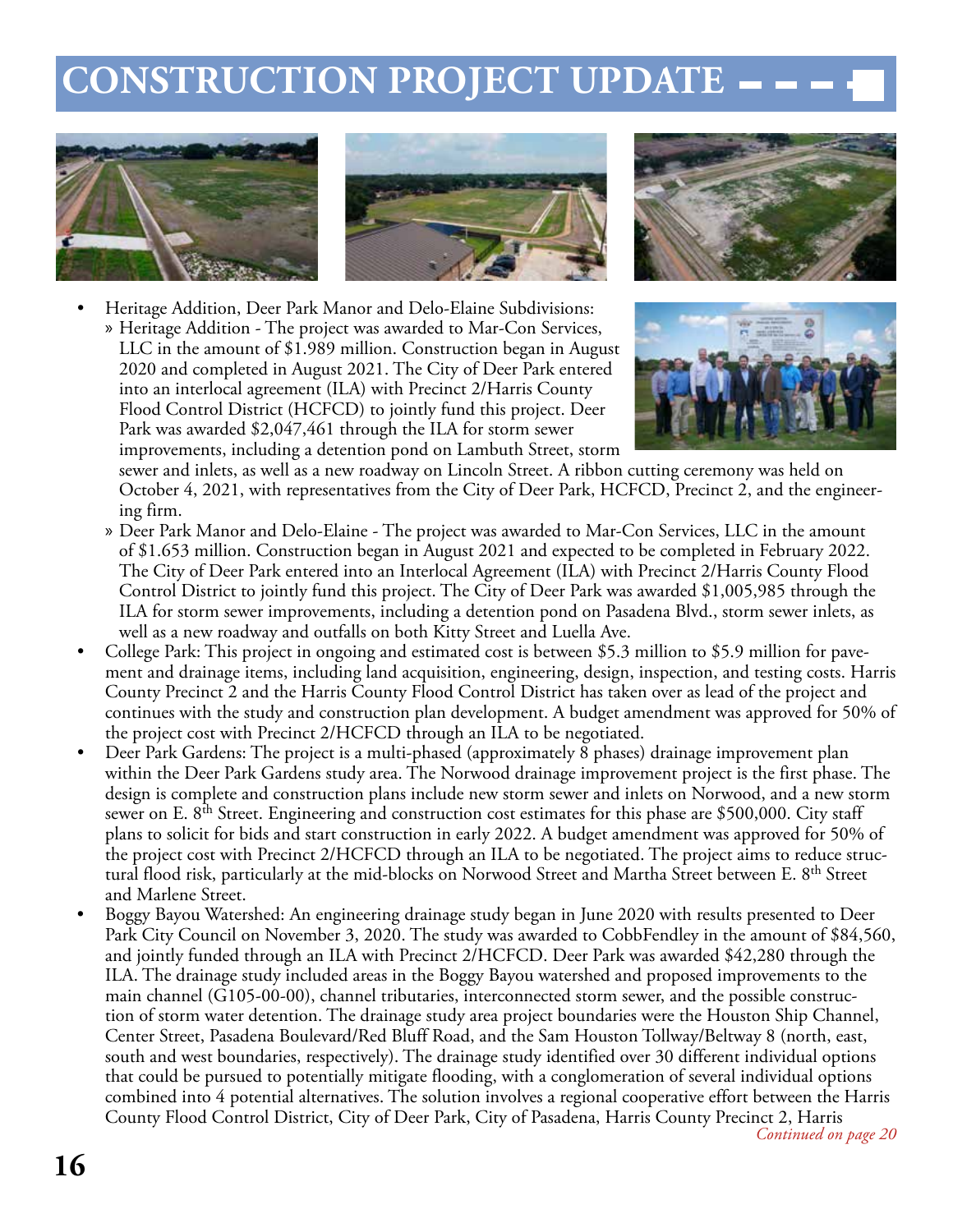# **Council Actions**

Regular City Council meetings are held on the 1<sup>st</sup> and 3<sup>rd</sup> Tuesday of every month at 7:30 p.m. in the Council Chambers at City Hall. Special meetings and workshops are held as needed. To view full agendas and meeting minutes or to listen to the audio recordings, go to https://cityofdeerpark.legistar.com/calendar.aspx.

#### *August 2021*

- Accepted the completion of renovation and replacement to the Dow Park pool fence and release of final retainage to Foster Fence, LLC. Final cost was \$149,759.
- Accepted the completion of the purchase and installation of 2 walking bridges in Dow Park. Final cost was \$79,154.83.
- Approved the surplus property list and authorized the auction of these items via the internet through Rene Bates Auctioneers.
- Accepted the Quarterly Investment Report for the quarter ending June 30, 2021.
- Accepted the Deer Park Community Development Corporation Quarterly Report for the period of April 1, 2021 – June 30, 2021.
- Authorized staff to advertise and receive bids for the 2021 Lane Striping project.
- Approved an agreement to renew the mutual agreement with Deer Park Independent School District for facility usage during the 2021-2022 school year.
- Approved an agreement with Deer Park Community Development Corporation for the construction of improvements.
- Authorized staff to receive bids on the Surface Water Treatment Plant Clearwell Transfer Pump, Ground Storage Tanks and Disinfection Improvements project.
- Approved an agreement with Brinkley Sargent Wiginton Architects for architectural services to design the new community center/recreation center and pool house.
- Approved the submittal of the 2021 Tax Roll and the calculation of the no-new revenue tax rate, as well as the voter-approved tax rate.
- Approved an ordinance calling a public hearing on the proposed 2021 Tax Rate.
- Approved an ordinance authorizing the issuance of City of Deer Park, Texas Certificates of Obligation, Series 2021 in the amount of \$25,225,000 for the construction of the new community center/recreation center and pool house.
- Approved an ordinance authorizing the issuance of City of Deer Park, Texas General Obligation Bonds, Series 2021 in the amount of \$24,600,000 for drainage projects, street projects, and Fire Department facilities.
- Approved an ordinance authorizing the issuance of City of Deer Park, Texas Limited Tax Refunding Bonds, Series 2021.
- Approved an ordinance approving the Fiscal Year (FY) 2021-2022 Deer Park Community Development Corporation budget.
- Approved an ordinance adopting the FY 2021-2022 Crime Control and Prevention District budget.
- Approved an ordinance adopting the FY 2021-2022 Fire Control, Prevention, and Emergency Medical District budget.
- Approved an ordinance calling a public hearing to adopt the Standards of Care for the All Star Activity Program.
- Approved an ordinance amending the FY 2020-2021 Deer Park Community Development Corporation budget for costs associated with topographical surveys for the new soccer complex and girls softball fields at the Youth Sports Complex.

#### *September 2021*

- Awarded the bid for meal services for the Parks & Recreation Art Park Players theater shows to Azalea Creek LLC at a cost of \$18.50 per meal.
- Awarded the bid for the 2021 Lane Striping project to One Way Striping & Signs LLC in the amount of \$66,841.74.
- Accepted the completion of the 2020 Concrete Maintenance project. Final cost was \$228,963.45.
- Approved the casting of a ballot for Region 14 Representative to the TML Health Benefits Pool Board of Trustees.
- Approved a professional services agreement with SOAP Engineering, LLC for services related to the Supervisory Control and Data Acquisition (SCADA) system.
- Approved a contract with R&C Bradley, LLC for EMS Medical Director Services.
- Approved a revised Exhibit A in the professional service agreement with Brinkley Sargent Wiginton Architects for services in connection with the design of the new community center/ recreation center and pool house.
- Authorized the purchase of services from Vaught Services, LLC through TIPS Cooperative Purchasing Program to perform sanitary rehabilitation in the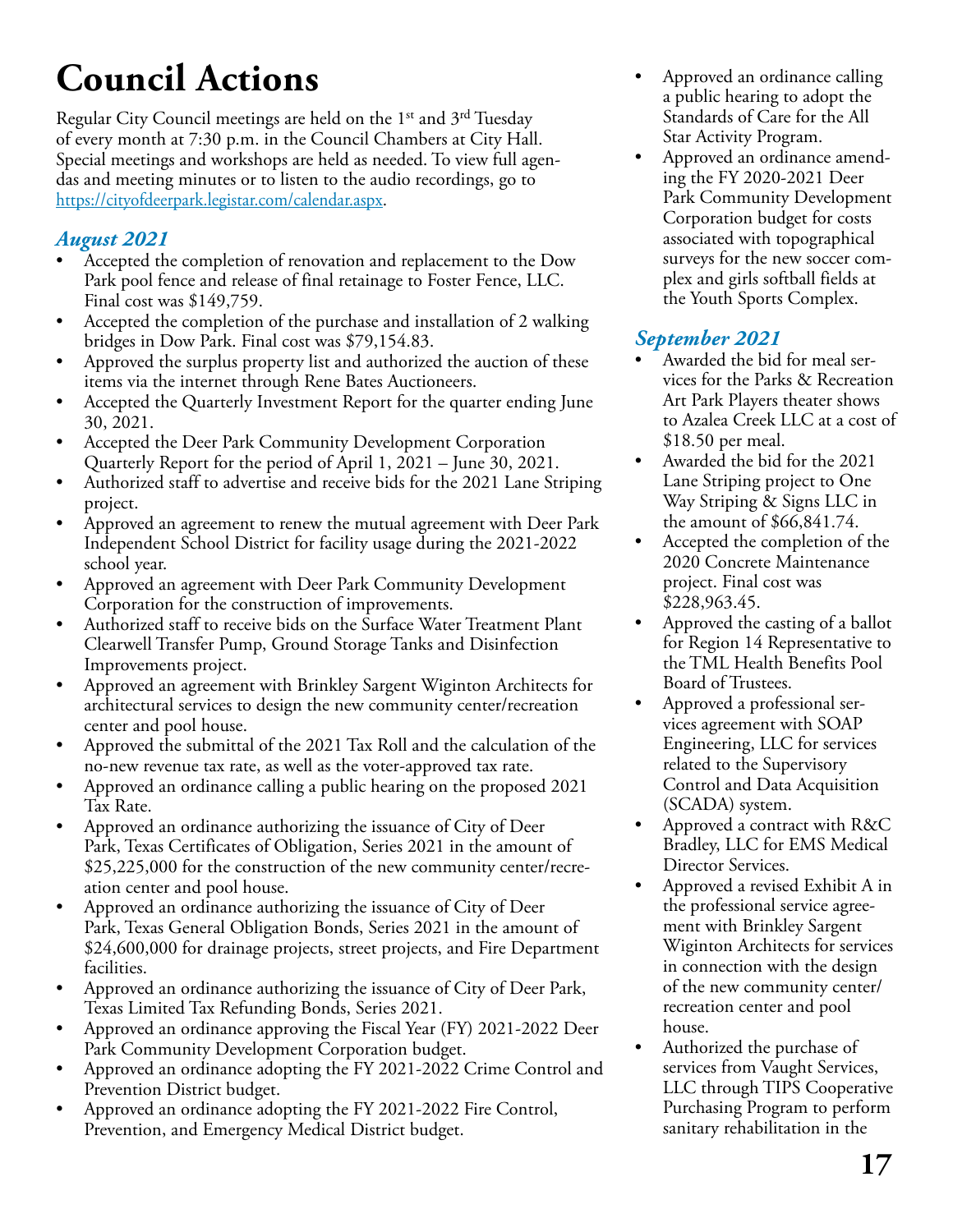# **Council Actions**

Deer Park Meadows Subdivision, Section 2.

- Approved a resolution to adopt a paid quarantine leave policy for paid peace officers, jailers, emergency medical technicians, and fire fighters pursuant to Texas HB 2073.
- Approved an ordinance amending Chapter 54, Section 94-1 of City Code pertaining to Obstructions and Encroachments and Amended Traffic Regulations.
- Awarded the bid for annual mowing services to Merriam Group, LLC in the amount of \$66,822.
- Accepted the Quarterly Financial Report for FY 2020-2021 third quarter ending June 30, 2021.
- Accepted the completion of Phase 2 of the Wastewater Treatment Plant Improvement project to LEM Construction. Final cost was \$13,636,685.
- Accepted the completion of the Yard Pipe Painting project to D&M Tank.
- Authorized staff to reject proposals and begin the process anew for Professional Administrative Services related to the American Rescue Plan Act.
- Amended the Financial Management Policy.
- Approved a resolution maintaining the City of Deer Park's contribution rate to the Texas Municipal Retirement System.
- Approved a resolution to transfer \$1,000,000 from the FY 2020- 2021 Unassigned Fund Balance of the General Fund to the Capital Improvements Funds.
- Approved a resolution to transfer \$1,500,000 from the FY 2020- 2021 Unassigned Fund Balance of the General Fund to the Capital Equipment Replacement Fund.
- Approved an ordinance adopting the City's Investment Policy.
- Approved an ordinance adopting the FY 2021-2022 budget for the City of Deer Park.
- Approved an ordinance levying Ad Valorem Taxes for tax year 2021.
- Approved an ordinance amending Section  $105-25(b)(c)$  of the Code of Ordinance pertaining to water and sewer rates.
- Approved an ordinance appointing associate judges.
- Approved an ordinance approving the 2021-2022 Salary & Classification Scales.

#### *October 2021*

- Accepted the completion of the 2021 Waterline Rehabilitation project. Final cost was \$610,664.59.
- Authorized a 3 year extension of commercial waste removal services with Waste Management of Texas, Inc.
- Approved an extension of a depository bank services agreement with Wells Fargo Bank through January 31, 2023.
- Appointed a representative to the 2022 Houston-Galveston Area Council General Assembly and Board of Directors.
- Approved a payment to Harris County related to the Hurricane Harvey CDBG-DR Bayou Bend Regional Detention Facility and Drainage Improvements project in the amount of \$177,811.
- Approved a resolution to nominate a person to be on the ballot of the

Board of Directors of the Harris County Appraisal District.

- Accepted the completion of the Coy Street Elevated Water Storage Tank project. Final cost was \$419,000.
- Accepted the completion of 2 additional walking bridges in Dow Park. Final cost was \$91,463.
- Authorized staff to seek bids for the East Meadows Detention Pond project.
- Authorized staff to seek bids for mowing services within the City of Deer Park.
- Authorized staff to negotiate a professional engineering service agreement with Schaumberg & Polk, Inc. for the 2021 Street Bond project.
- Approved Amendment No. 6 in the agreement with the Deer Park Crime Control Prevention District.
- Approved Amendment No. 6 in the agreement with the Deer Park Fire Control, Prevention, and Emergency Services District.
- Approved an amendment to the contract between the City of Deer Park and the Texas Emergency Services Retirement System.
- Approved a contract amendment between the City of Deer Park and the Texas Emergency Services Retirement System to increase the city's monthly contribution.
- Authorized the purchase of field lights for the Deer Park Girls Softball Complex in the amount of \$327,691.
- Authorized the purchase of field lights for the Deer Park Soccer Complex in the amount of \$301,022.
- Authorized the purchase of field lights for the Spencerview Athletic Complex in the amount of \$249,946.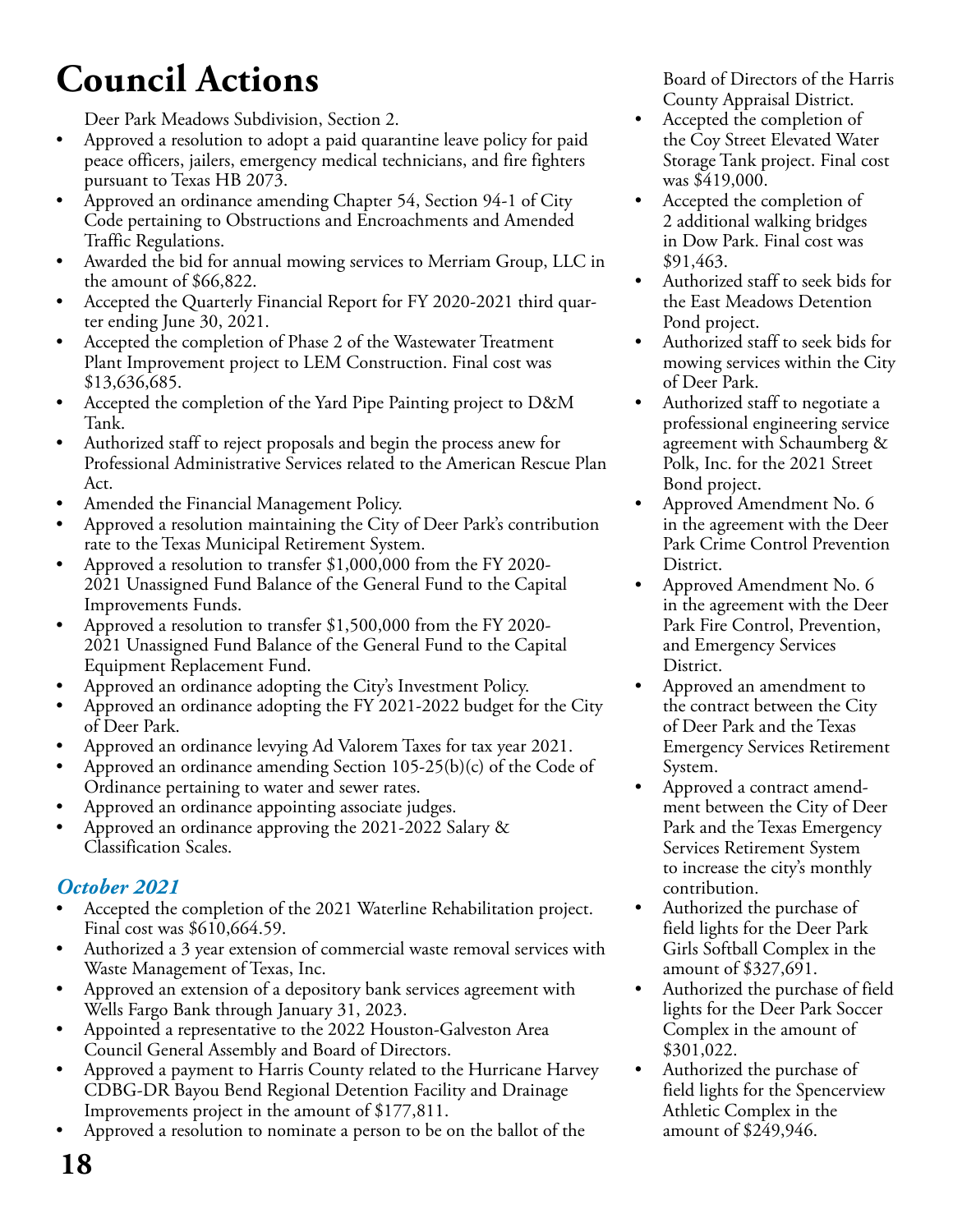# **Council Actions**

- Authorized the purchase of parking lot lights for the Spencerview Athletic Complex in the amount of \$89,950.
- Authorized the purchase of 2 Starcraft Allstar 15 passenger E-350 buses for the Parks & Recreation Department in the amount of \$129,479.22.
- Authorized the purchase of 3 Ford F-250 trucks for the Fire Department through the Goodbuy Cooperative Purchasing Program.
- Approved a resolution joining with the State of Texas as a party in the Texas Opioid Settlement Agreement secured by the Office of the Attorney General.
- Approved an ordinance confirming the appointment of Jamie Galloway as Emergency Services Director for the City of Deer Park.
- Approved an ordinance appointing 4 members to the Crime Control and Prevention District.
- Approved an ordinance appointing 4 members to the Fire Control, Prevention, and Emergency Medical Services District.
- Approved an ordinance appointing 4 members to the Deer Park Community Development Corporation.

**Save the Date** Mayor Jerry Mouton's 2021 State of the City address will be



held on Thursday, February 24 at 11:30 a.m. at the Jimmy Burke Activity Center.

# **Economic Development**

The Law Office of Travis W. Earp PLLC has moved to 2201 Center Street, the former location of Kenneth Bradshaw's law office. Travis Earp practices corporate and business law, as well as wills and estates law. For more information, call (832) 509- 5216 or go to www.tearplaw.com.



• Taqueria Julio's is open at 2709 Center Street. Stop by for breakfast and lunch. They can also cater for your next event. The menu contains a



wide assortment of savory options, including breakfast tacos, tamales, Mexican dishes, sandwiches with a Salvadorian twist, and hamburgers with French fries. The fan favorites are beef and chicken fajitas, as well as the pupusas, which are only

\$1 each on Tuesdays. Call them for to-go orders at (832) 872-1633.

- Speed Queen Laundry is open at 3209 Center Street. The facility is more than just a place to do laundry. It offers free high-speed internet, lots of comfortable seating and tables, and a kid-friendly lounge area featuring complimentary use of iPads to keep everyone entertained and happy while waiting. You'll appreciate the large-capacity machines, in addition to the versatility and convenience of the Speed Queen mobile app and Speed Queen Rewards.
- Serenity Gardens is open at 4324 East Blvd., next door to Deer Park Animal Hospital and across the street from Heritage Elementary School. They are an assisted living facility focused on Alzheimer's, dementia, and memory care. Serenity Gardens offers 16 private rooms, and is dedicated to making your loved one feel at home and meeting their every need. For more information, call (281) 476-9179.



- Deer Park residents Todd and Eva Carpenter have opened Carpenter Glass and Mirror. This home-based business specializes in skylights, doors, windows, enclosures, storefronts, patios, glass replacement, solar panels, and more. For your next home improvement project, call Todd at (281) 254-6730. Check out their Facebook page @CGMHouston to see some of their amazing projects.
- The Shell Federal Credit Union parking garage is open and will be used by Shell FCU employees only.
- Frosting Dreams & All The Things now serves a quick lunch on weekdays. Choose from a chicken salad or pulled pork sandwich, plus chips, drink, and a delicious cookie. The bakery is located at 910 W. Pasadena Blvd., just south of Deer Park High School



South Campus. Call the owner, Ashley, for more information at (346) 315-5620.

For questions, contact Debbie Westbeld, Economic Development Administrator, at (281) 478-2042 or dwestbeld@deerparktx.org. For business news, go to www.deerparktx.gov/ed.